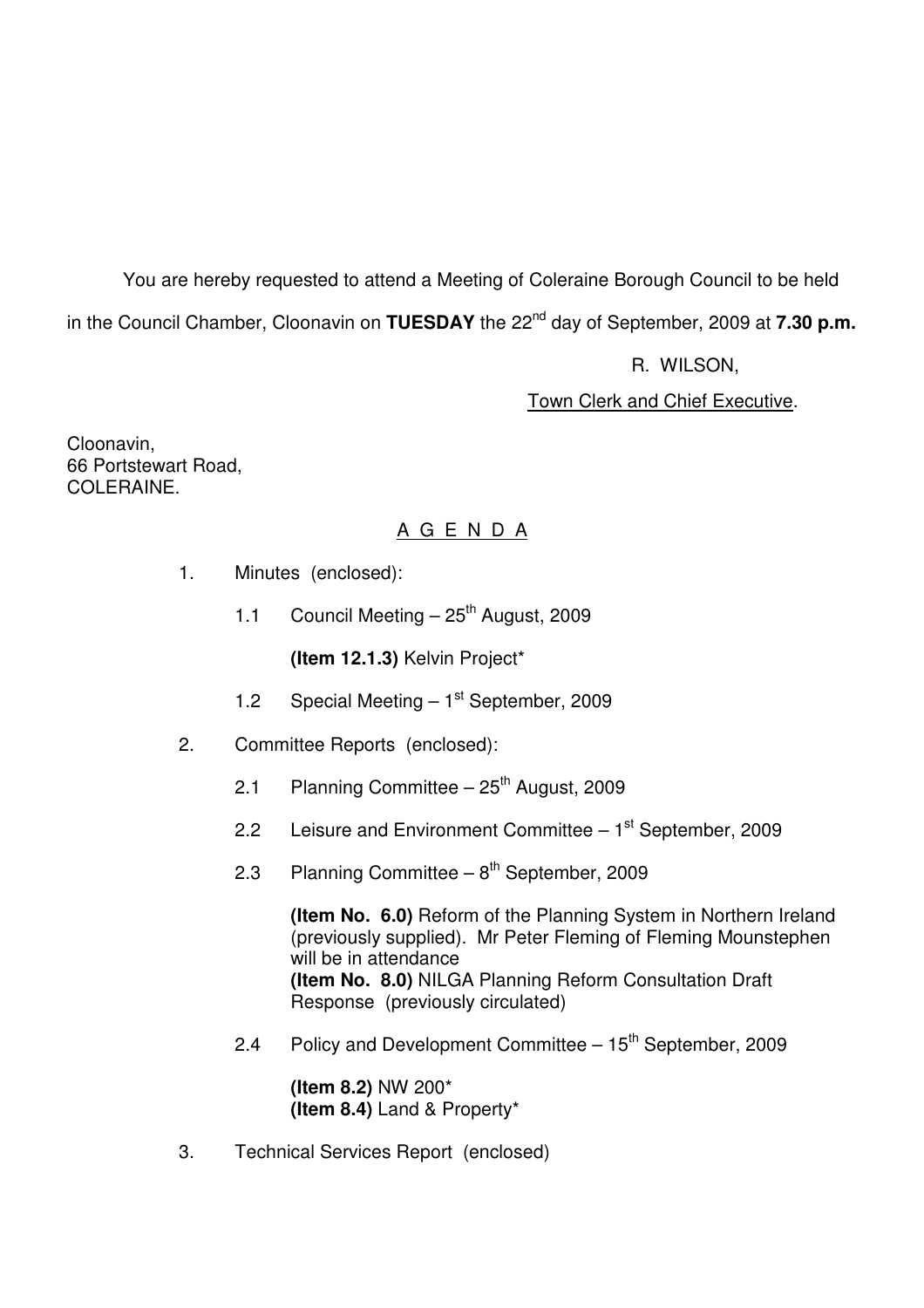- 4.. Correspondence, including inter alia:
	- (a) Letter dated  $2^{nd}$  September, 2009 from Department of the Environment, Local Government Policy Division regarding Advance Notice – Birthday Honours 2010
	- (b) Reports available in Members' Library (List enclosed)
- 5. Consultation List (enclosed)
- 6. Documents for Sealing

# **Enclosed for Information:**

- (1) Letter dated  $21<sup>st</sup>$  August 2009 from Causeway Coast Arts
- (2) NILGA News August 2009
- $(3)$  Letter dated 14<sup>th</sup> September 2009 from Firmus Energy
- (4) Northern Ireland Housing Council Housing Convention Report 'Bridging the Gaps'
- (5) Letter dated 11th September 2009 from Utility Regulator regarding UR Information Event on Price Control 2010 to 2013 Draft Determination for NI **Water**
- (6) Local Government Reform Joint Forum Joint Communication Bulletin September 2009, Issue 3
- **\* Recommended for consideration "In Committee".**

To: Each Member of Council. 18<sup>th</sup> September, 2009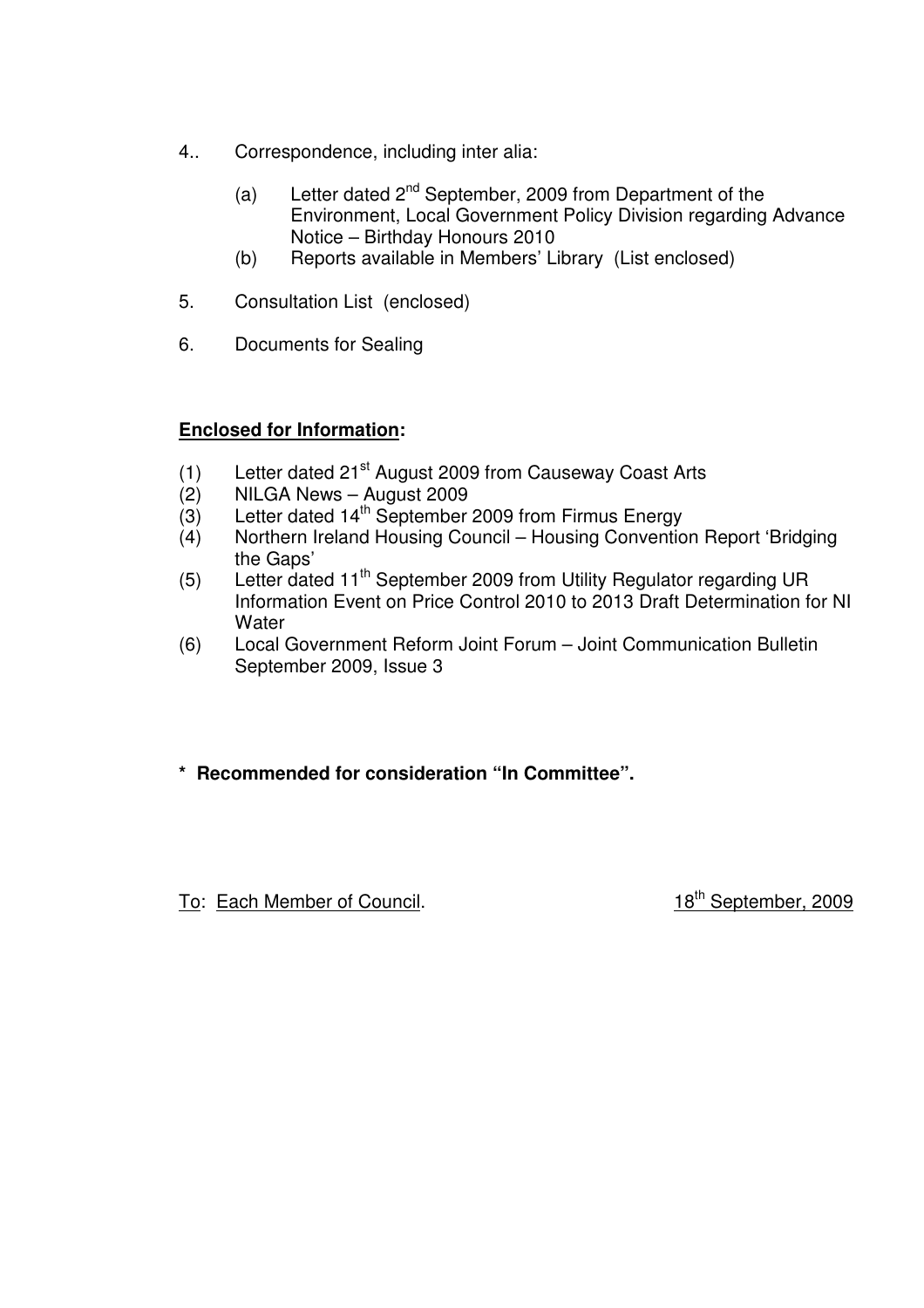# **COLERAINE BOROUGH COUNCIL**

Minutes of proceedings of Coleraine Borough Council held in the Council Chamber, Cloonavin, on Tuesday, 25th August, 2009 at 5.15 p.m.

- **Convened:** As per notice attached
- **Present:** The Mayor, Councillor S. Gilkinson, in the Chair

The Deputy Mayor, Councillor W. A. King

#### **Aldermen**

 E. T. Black (Mrs.) W. J. McClure M. T. Hickey (Mrs.)

#### **Councillors**

| C. S. Alexander (Ms.) | N. F. Hillis    |
|-----------------------|-----------------|
| O. M. Church (Mrs.)   | R. A. McPherson |
| A. S. Cole            | A. McQuillan    |
| T. J. Deans           |                 |

- **Officers in** Town Clerk and Chief Executive, Director of Technical Services, **Attendance:** Director of Corporate Services, Acting Director of Leisure Services, Head of Development Services, Head of Performance, Policy and Governance, Environment Officer (Items 1.0 - 4.2) and Administrative Assistant.
- **Apologies:** Councillors Barbour and Fitzpatrick

#### **1.0 MINUTES**

.

The Minutes of the Council Meeting of 28<sup>th</sup> July, 2009 were confirmed and signed.

# **2.0 COMMITTEE REPORT**

#### **2.1 Planning Committee**

 The Chairman, Councillor King, moved the adoption of the Planning Committee Report; this was duly seconded by Councillor Deans and agreed.

# **3.0 DEVELOPMENT SERVICES REPORT**

 Consideration was given to the Report of the Head of Development Services (previously supplied).

#### **3.1 Exploring Enterprise Programme**

Members noted information on this programme, as contained in the report.

#### **Agreed:**

On the proposal of Councillor McPherson and seconded by Councillor Ms. Alexander, that Council make a contribution of £5,000 to the programme.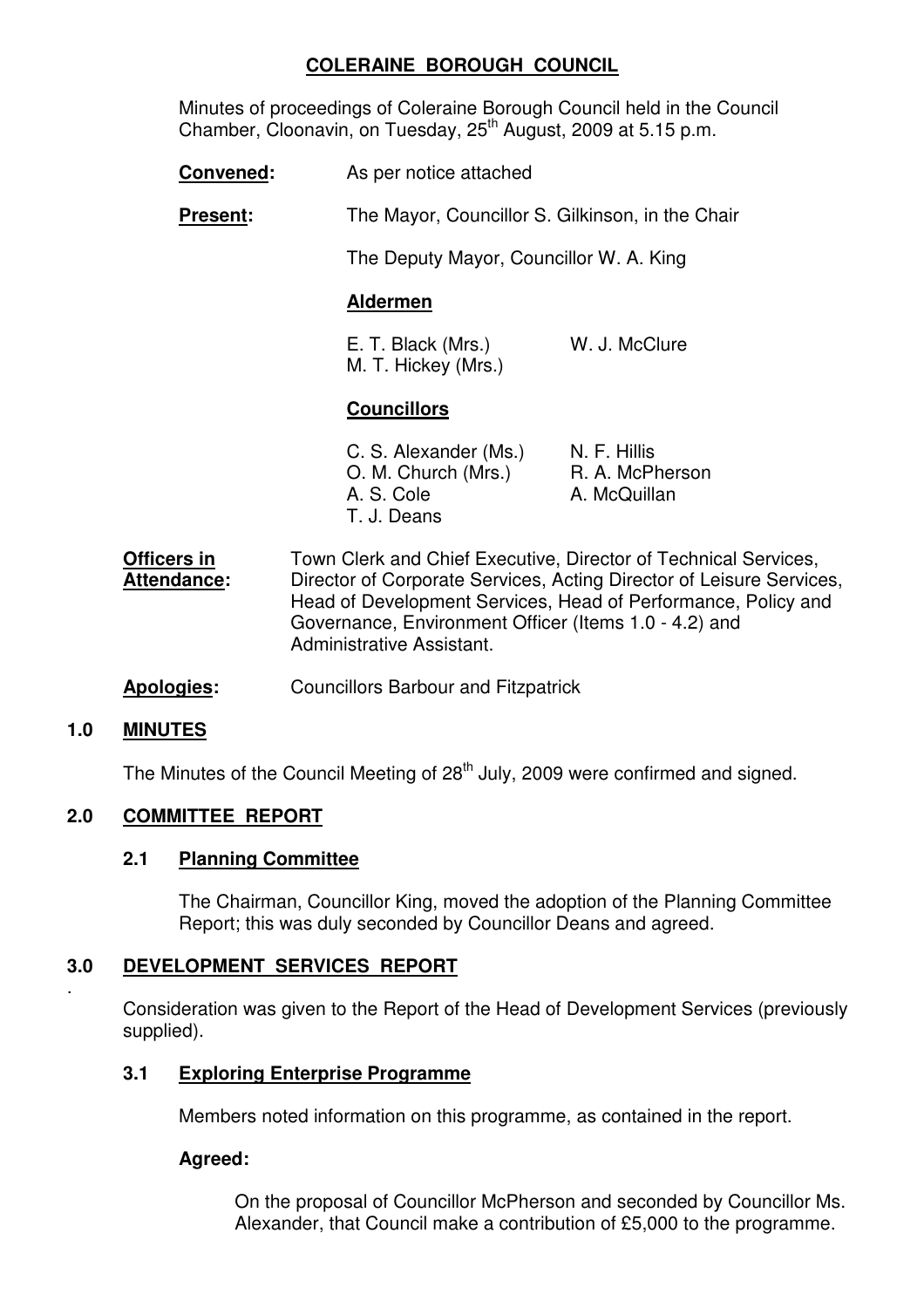#### **3.2 Regeneration Audits and Plans**

Members noted information on this topic, as contained in the report.

# **Agreed:**

On the proposal of Councillor King and seconded by Alderman Mrs. Hickey, that Council form a small steering group to engage with the consultants on the regeneration tenders for Castlerock, Garvagh, Kilrea and Portstewart.

#### **Further agreed:**

On the proposal of Councillor McQuillan and seconded by Alderman McClure, that representation be decided on a d'Hondt basis and that parties notify their nominations to the Town Clerk and Chief Executive.

 Members commended the work of staff involved in the regeneration of The Crescent, Portstewart and welcomed the work being carried out on the audit of

the

four towns/villages.

# **4.0 TECHNICAL SERVICES REPORT**

Consideration was given to the Report of the Director of Technical Services (previously supplied).

#### **4.1 Environmental Policies**

 Consideration was given to a number of draft policies on environmental issues (previously supplied) viz:

- (i) Environmental Policy
- (ii) Waste Minimisation Policy
- (iii) Energy Policy
- (iv) Green Transport Policy
- (v) Green Purchasing Policy

 During discussion, a proposal made by Councillor McPherson and seconded by Councillor Ms. Alexander in relation to Council reducing the amount of brochures printed on glossy paper, was noted.

# **Agreed:**

That the policies be adopted.

#### **4.2 Entertainment Licences**

#### 4.2.1 Shenanigans Complex, 78-79 The Promenade, Portstewart

 An application for the renewal of an Entertainment Licence had been received from Mr. S Kher.

Days and times on which it is intended to provide entertainment:

| Monday/Tuesday - Thursday/Friday  | 11.30 am $-$ 1.00 am |
|-----------------------------------|----------------------|
| Friday/Saturday - Saturday/Sunday | 11.30 $am - 1.30 am$ |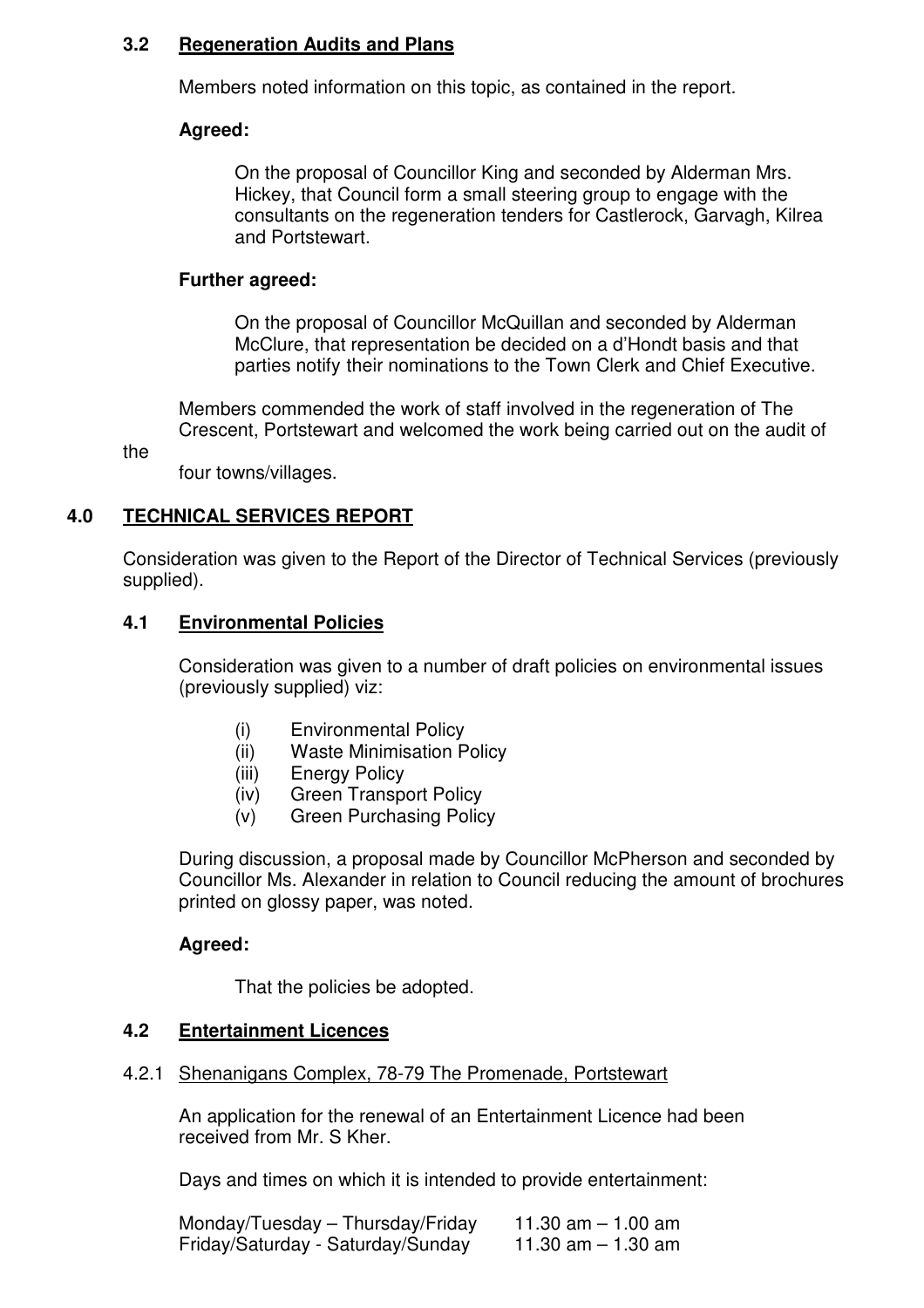# **Agreed:**

 That Council approve renewal of the licence subject to all requirements requested by Council's Licensing Department and the following special conditions:

- All requirements as contained within Nightsafe Coleraine Code of Practice 2008.
- All door supervisors employed to be registered with a scheme recognised by Coleraine Borough Council.
- All electrical sockets that are wired through the traffic light type noise limiter that controls the volume of live music must be clearly and easily identified. Those artists providing live music must be made aware that the identified electrical sockets are the only source of electrical supply for use by live bands and no other electrical sockets are to be used for this purpose.
- The compression noise limiters must be enclosed with an approved appropriate cover with a minimum of two plastic tags being fitted to each side of the covers. All covers / tags to be approved by Coleraine Borough Council's Environmental Health Department. Removal of such covers / tags is forbidden without prior agreement from Council.
- All musical entertainment must be played through the in house PA system incorporating the use of the traffic light type noise limiter for controlling the volume of music generated by live bands. Musical entertainment provided by a DJ must be delivered through the compression type noise limiters located on the ground and first floor.
- All live bands etc must be of maximum two piece band with the use of drums being forbidden.
- All doors and windows located to the rear façade of the building must be closed at 11:00pm, and kept closed for the duration of musical entertainment. Fire escape routes must be kept free from obstruction to allow quick and easy egress from the building.
- A management system must be put in place to ensure that all such conditions are being adhered to and be recorded in an appropriate form to enable Council officers to inspect such records if deemed necessary.

# **5.0 LEISURE SERVICES REPORT**

Consideration was given to the Report of the Acting Director of Leisure Services (previously supplied).

# **5.1 Garvagh Clydesdale and Vintage Vehicle Club**

Garvagh Clydesdale and Vintage Vehicle Club had requested a donation towards its Annual Show and Parade on 5<sup>th</sup> September, 2009.

# **Agreed:**

On the proposal of Councillor McQuillan and seconded by Councillor Cole, that Council contribute £1,300 to the Club.

# **5.2 Arcadia – Portrush**

Members noted that the Arcadia franchise was now due for renewal and that a number of enquiries had been received in relation to broadening the service provision of the building and the potential for extending seasonal use. It was,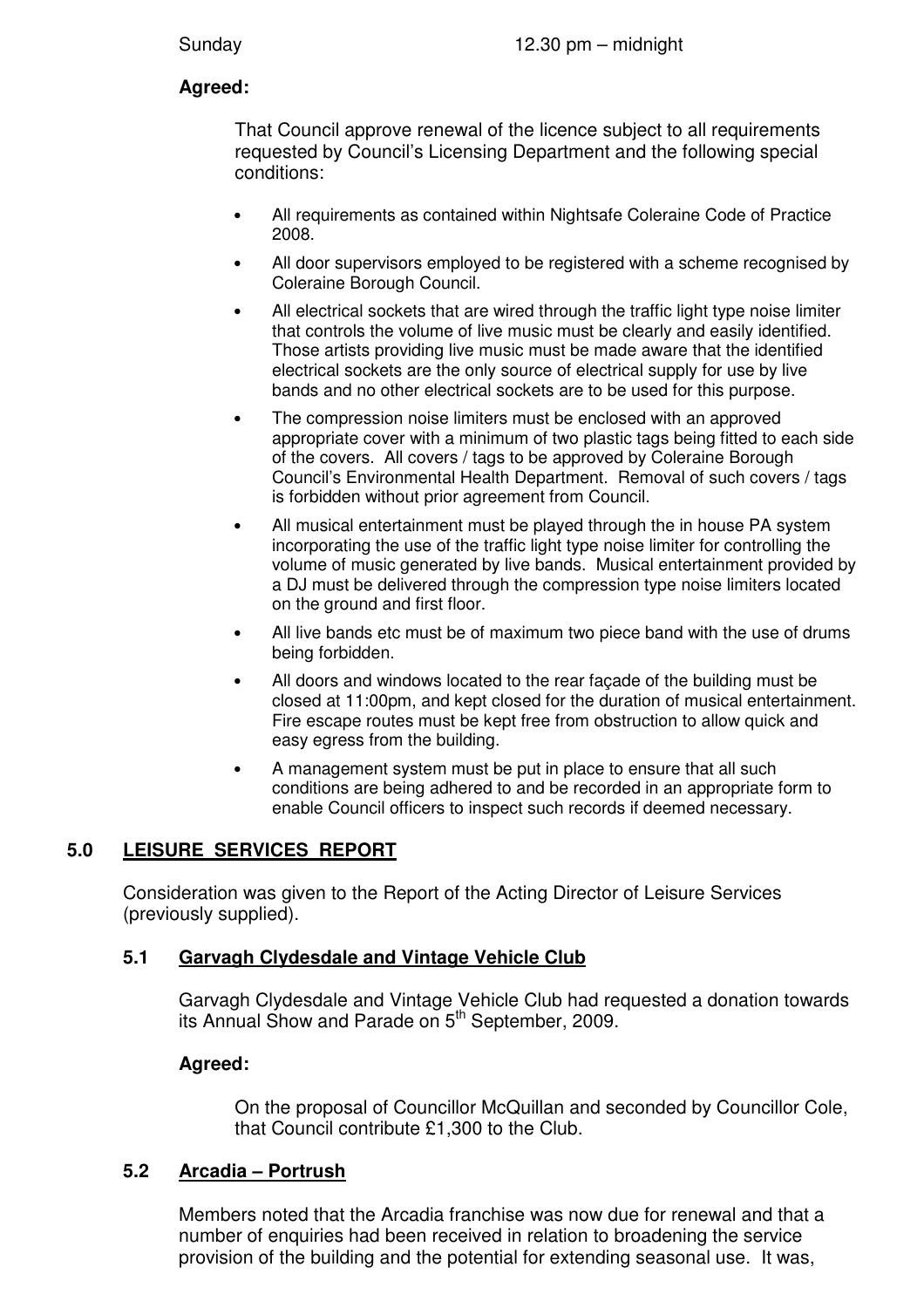therefore, proposed to advertise for expressions of interest from private sector enterprises, with the options for suggested development to be extended beyond purely café provision.

In response to a member's question, Mr. Carmichael confirmed that it was also hoped to increase community use of the building.

#### **Agreed:**

That Council endorse the proposal of the Acting Director of Leisure Services.

A brief would be developed to ensure that future usage had strong linkages to tourism and fitted within the overall objectives of the Portrush Regeneration Strategy.

# **6.0 LETTER DATED 7TH AUGUST, 2009 FROM ARDS BOROUGH COUNCIL - RESOLUTION - PSNI FULL-TIME RESERVE**

 Read letter requesting Council support in relation to a resolution made by Ards Borough Council regarding concerns in relation to the PSNI.

It was proposed by Councillor McQuillan and seconded by Councillor Deans:

That Council forward a letter of support to the relevant people.

 It was proposed, as an amendment, by Councillor Ms. Alexander and seconded by Alderman Mrs. Hickey:

That the two issues contained in the letter be voted on individually.

 During the ensuing discussion, Alderman Mrs. Hickey withdrew as seconder of the amendment.

#### **Agreed:**

With ten votes in favour and two against, that the substantive proposal be carried.

# **7.0 VOLUNTEERING STRATEGY IN NORTHERN IRELAND - CONSULTATION EVENT**

Read letter from NILGA dated  $7<sup>th</sup>$  August, 2009 advising of a consultation event on 3<sup>rd</sup> September, 2009 in the Corr's Corner Hotel, Newtownabbey and requesting two nominees to attend.

# **Agreed:**

On the proposal of Councillor McPherson and seconded by Alderman Mrs. Black, that Councillor King attend the event.

 On the proposal of Councillor McQuillan and seconded by Councillor Deans, that Alderman McClure attend the event.

# **8.0 RETAIL NI - CONFERENCE**

This conference would take place on  $17<sup>th</sup>$  September, 2009 in the Stormont Hotel, Belfast.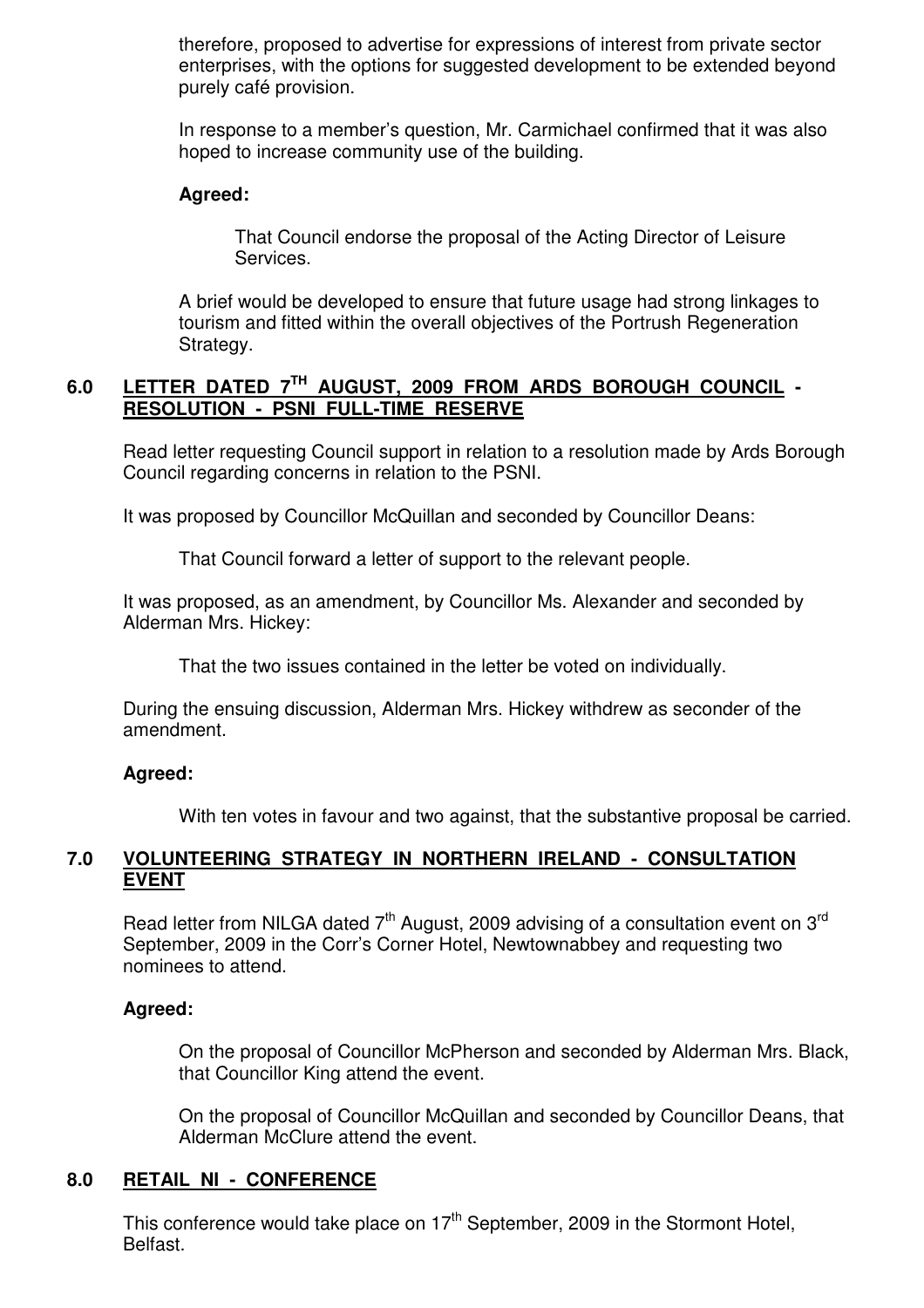Any members interested in attending were asked to contact the Administrative Officer.

# **9.0 DOCUMENTS FOR SEALING**

Resolved:

That the following documents be sealed:

| 1. | Contract                    | Heron Brothers Ltd. with Council.<br>Garvagh Community Sports Hall.                                              |
|----|-----------------------------|------------------------------------------------------------------------------------------------------------------|
| 2. | Deed of Mortgage and Charge | Coleraine Borough Council and Sport<br>Northern Ireland.<br><b>Funding for Garvagh Community Sports</b><br>Hall. |
| 3. | <u>Conveyance</u>           | NIHE to Council – Transfer of Land at<br>Kylemore Road, Coleraine                                                |
| 4. | Lease                       | Council and NIHE.<br>Renewal of Substation Lease at Main<br>Street, Portrush.                                    |
| 5. | <b>Cemetery Titles</b>      | Deeds Register Nos. 3551 - 3557<br>(inclusive):                                                                  |
|    |                             | Agherton<br>3<br><b>Ballywillan</b><br>Coleraine                                                                 |

Kilrea -<br>Portstewart - 2 Portstewart

 Advanced Deeds Register - Nos. 0239 – 0240 (inclusive)

| Agherton    |  |
|-------------|--|
| Coleraine   |  |
| Kilrea      |  |
| Portstewart |  |

# **10.0 REQUEST FOR WAYLEAVE AGREEMENT - AVX, COLERAINE**

 A request had been received from Utility Partnership Limited for a wayleave agreement in relation to the proposed installation of a high speed data cable for the benefit of AVX, 5 Hillmans Way Coleraine.

# **Agreed:**

That Council grant the necessary permission subject to District Valuer's price, the payment of Council's legal and valuation costs and agreement on proper reinstatement of Council lands.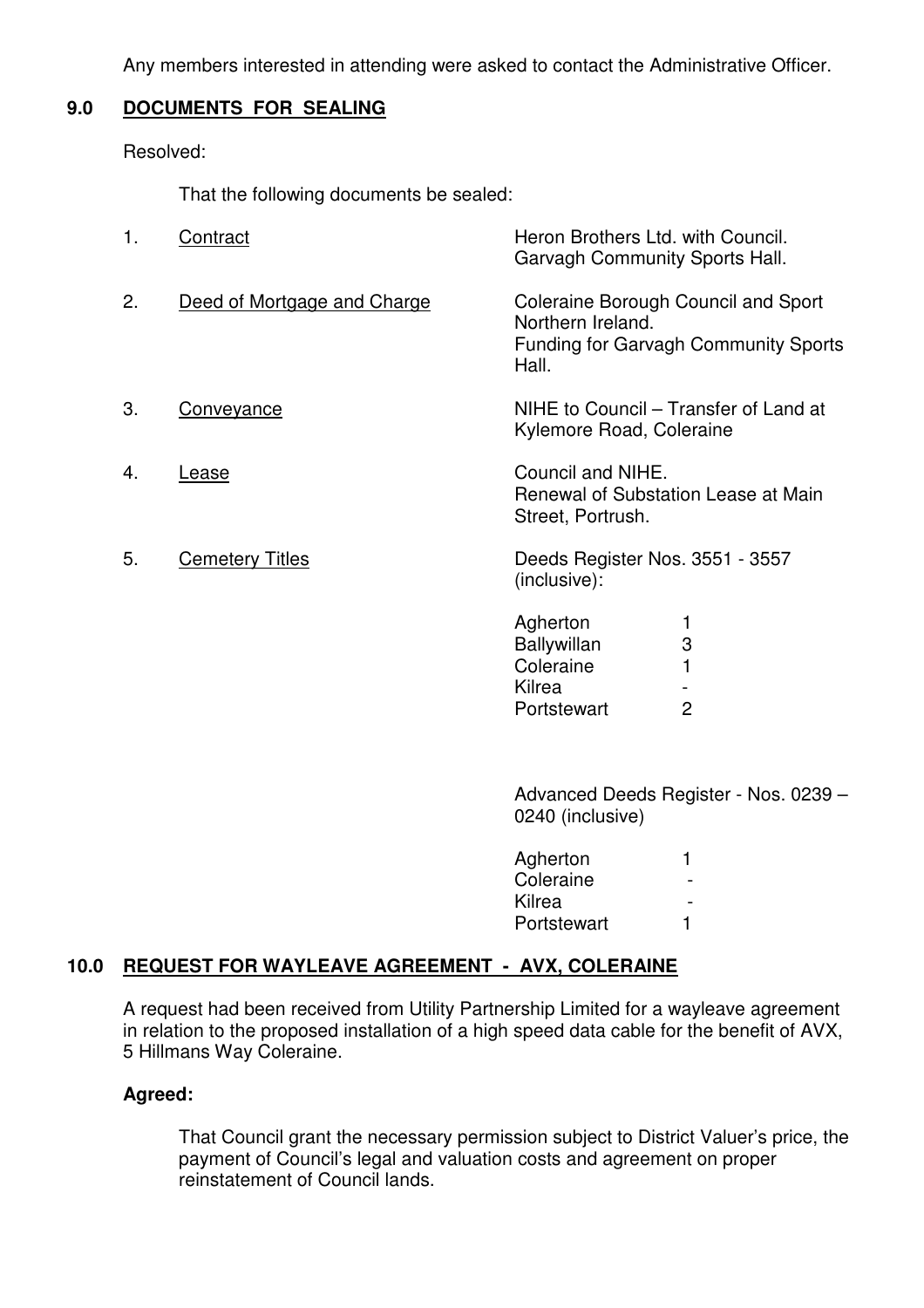# **11.0 UNIVERSITY OF ULSTER**

In response to members' queries on a number of issues relating to the University of Ulster, the Town Clerk and Chief Executive advised that he would be meeting with the Vice Chancellor of the University and would request information on the following:

- (i) Plans for the site of the former catering college at Portrush;<br>(ii) the possibility of an extension to the consultation relating to
- the possibility of an extension to the consultation relating to the closure of the crèche at Coleraine;
- (iii) rumours about the possible closure of the Coleraine campus.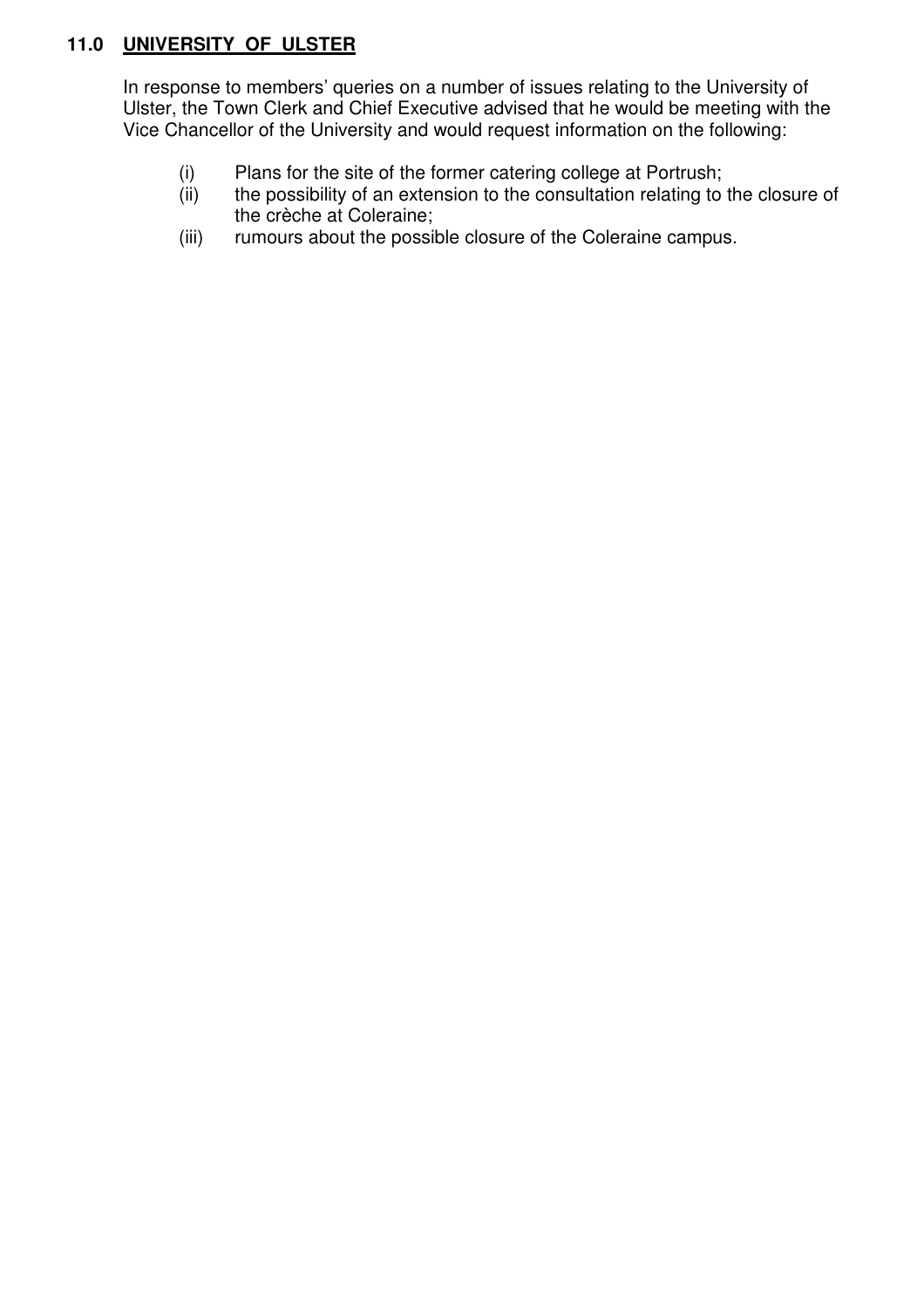#### **SPECIAL MEETING**

# **1 st September, 2009.**

**Convened:** To receive presentation from Northern Ireland Environment Agency representative on Water Quality issues on the North Coast.

**Present**: The Mayor, Councillor S. Gilkinson

The Deputy Mayor, Councillor W. A. King

#### **Aldermen**

| E. T. Black (Mrs.)  | D. McClarty   |
|---------------------|---------------|
| W. T. Creelman      | (Item $2.0$ ) |
| M. T. Hickey (Mrs.) | W. J. McClure |

#### **Councillors**

| C. S. Alexander (Ms.) | T. J. Deans           |
|-----------------------|-----------------------|
| $($ ltem 2.0)         | E. P. Fielding (Mrs.) |
| D. D. Barbour         | <b>B.</b> Fitzpatrick |
| O. M. Church (Mrs.)   | N. F. Hillis          |
| A. S. Cole            | R. A. McPherson       |
|                       |                       |

- **Officers in Contract Director of Technical Services, Acting Director of Attendance**: Leisure Services and Administrative Assistant
- **Apologies**: Councillors Dallat, Mrs. Johnston and McLaughlin

#### **1.0 WELCOME**

The Mayor welcomed everyone to the Meeting. He extended a special welcome to Ms. Claire Vincent, Northern Ireland Environment Agency (NIEA) who was in attendance to update members on Water Quality Issues on the North Coast.

# **2.0 WATER QUALITY ISSUES ON THE NORTH COAST**

 Ms. Vincent gave a brief overview of Bathing Water Monitoring and explained results (circulated) of water samples taken between  $1<sup>st</sup>$  June and  $25<sup>th</sup>$  August, 2009. She advised that the NIEA was responsible for the Bathing Water Directive Compliance, Monitoring and Assessment and Tidy Northern Ireland was responsible for conferring the Blue Flag Awards. She then elaborated on the following issues:

- Northern Ireland Identified Bathing Water Compliance Summary (1993 2008) (circulated)
- Factors in Bathing Water Failures
- New revised Bathing Water Directive

Ms. Vincent answered members' various questions and noted comments.

A member suggested that the poor results for Castlerock could be related to raw sewage which overflows into the River Bann and queried the amount of sewer overflows per year which were allowed into the river compared to the amount of overflows which had been recorded by Coleraine Harbour Commissioners. Ms. Vincent advised she would consult with her colleagues on this matter and report back.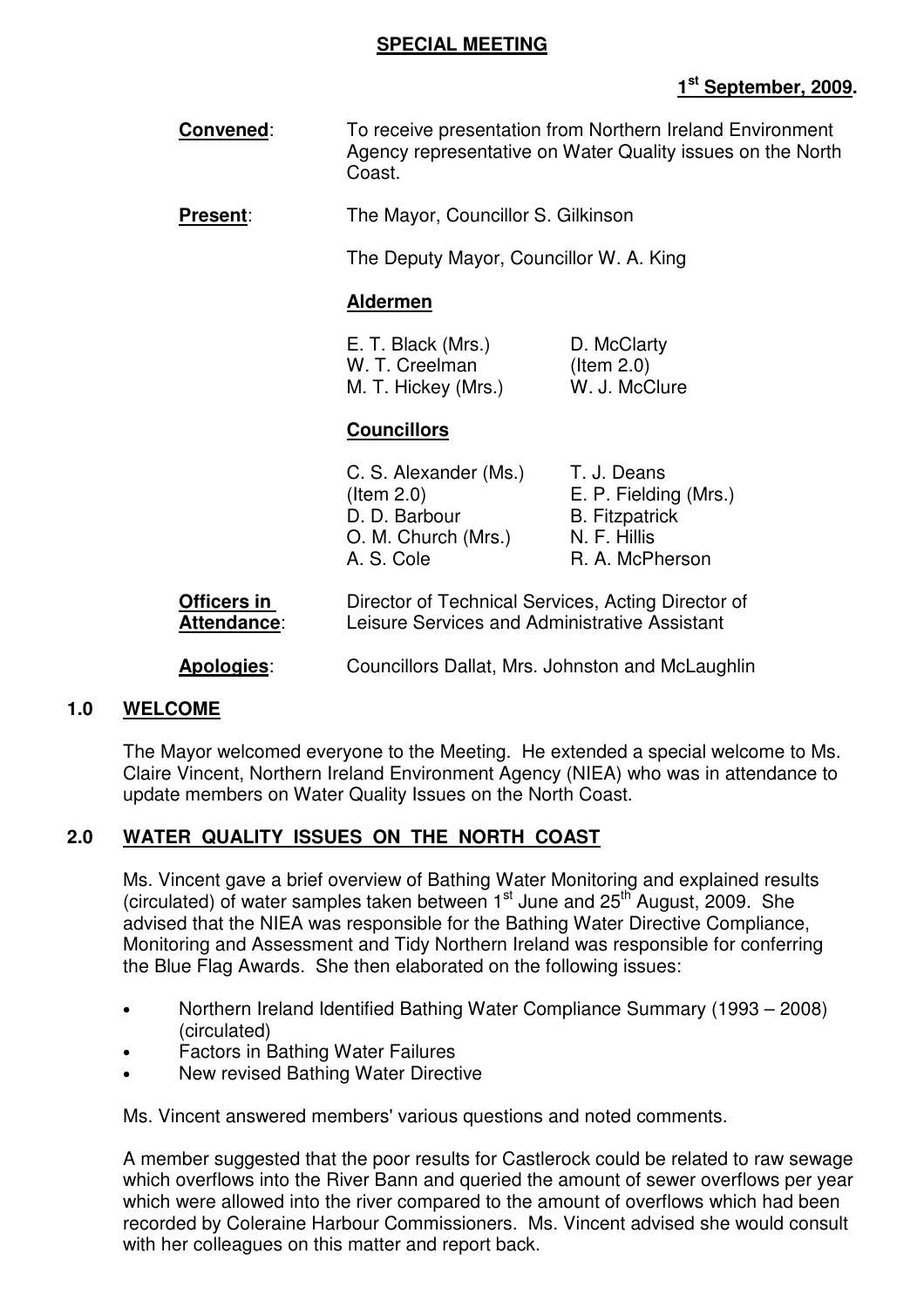The Mayor thanked Ms. Vincent for her interesting presentation.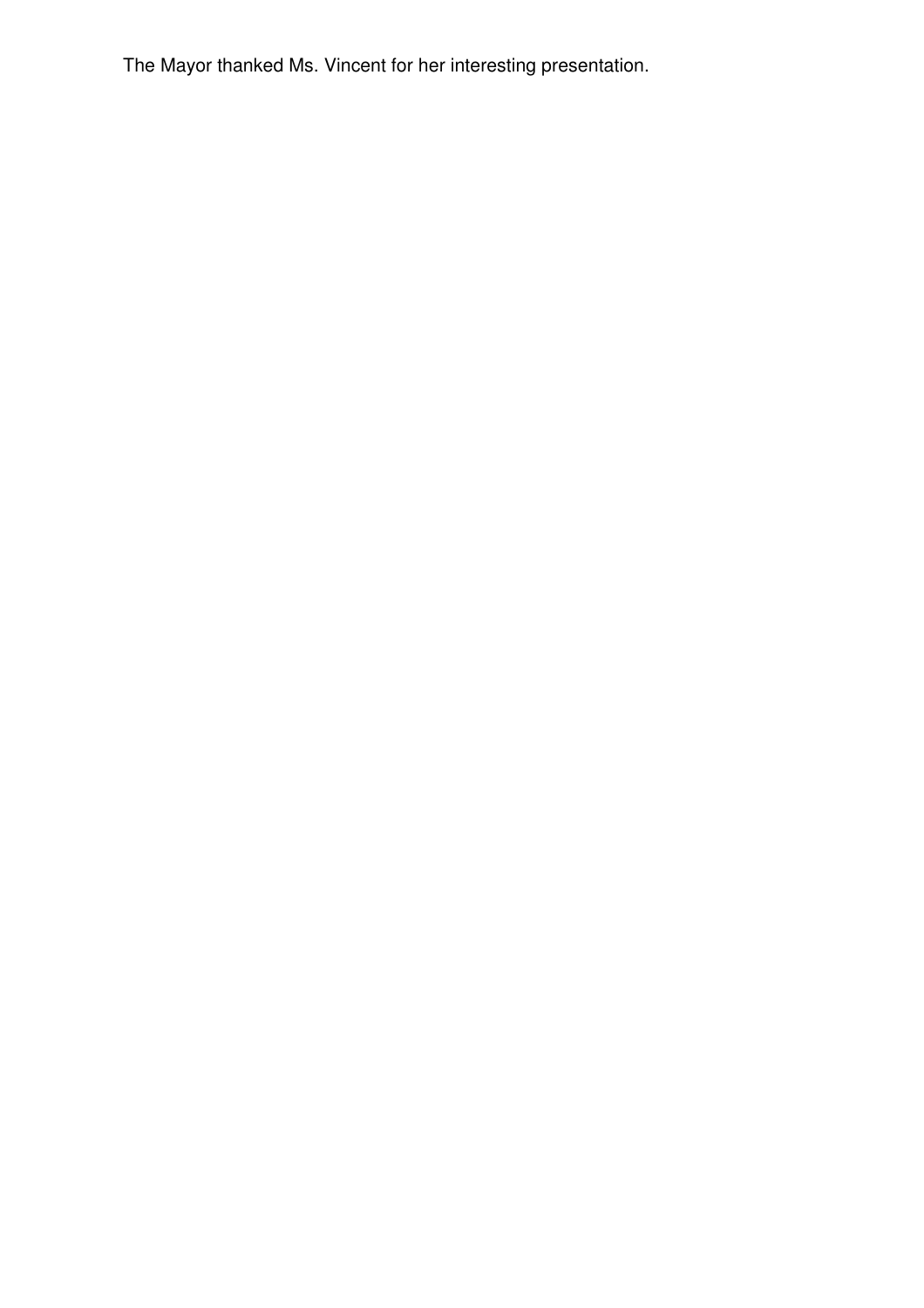#### **PLANNING COMMITTEE**

# **25th August, 2009.**

| <b>Present:</b>                   | Alderman W. J. McClure in the Chair                                                                                          |  |  |  |
|-----------------------------------|------------------------------------------------------------------------------------------------------------------------------|--|--|--|
|                                   | The Mayor, Councillor S. Gilkinson                                                                                           |  |  |  |
|                                   | The Deputy Mayor, Councillor W. A. King                                                                                      |  |  |  |
|                                   | <b>Aldermen</b>                                                                                                              |  |  |  |
|                                   | E. T. Black (Mrs.)<br>M. T. Hickey (Mrs.)<br>W. T. Creelman                                                                  |  |  |  |
|                                   | <b>Councillors</b>                                                                                                           |  |  |  |
|                                   | C. S. Alexander (Ms.)<br>N. F. Hillis<br>O. M. Church (Mrs.)<br>R. A. McPherson<br>A. S. Cole<br>A. McQuillan<br>T. J. Deans |  |  |  |
| Also in<br>Attendance:            | Representative from the Planning Service -<br>Mr. M. McCrystal                                                               |  |  |  |
| <b>Officers in</b><br>Attendance: | Administrative Officer and Administrative Assistant                                                                          |  |  |  |
| Apologies:                        | Alderman McClarty and Councillors Barbour, Dallat,<br>Mrs. Fielding, Fitzpatrick and McLaughlin                              |  |  |  |

#### **1.0 WELCOME**

 The Chairman welcomed everyone present to the Meeting, including visitors in the public gallery.

#### **2.0 REFORM OF THE PLANNING SYSTEM IN NORTHERN IRELAND**

 The Chairman welcomed Mr. P. Fleming, Fleming Mounstephen Planning, who was in attendance to present his Explanatory Note on the above consultation paper (previously supplied).

 Mr. Fleming outlined the main elements of the proposed reform and answered various members' questions.

 It was noted that the draft response would be circulated to members at the September Planning Committee Meeting.

# **3.0 PLANNING APPLICATIONS**

A list of thirty-six applications was presented for consideration (previously supplied).

#### **Applications Deferred from Previous Meeting**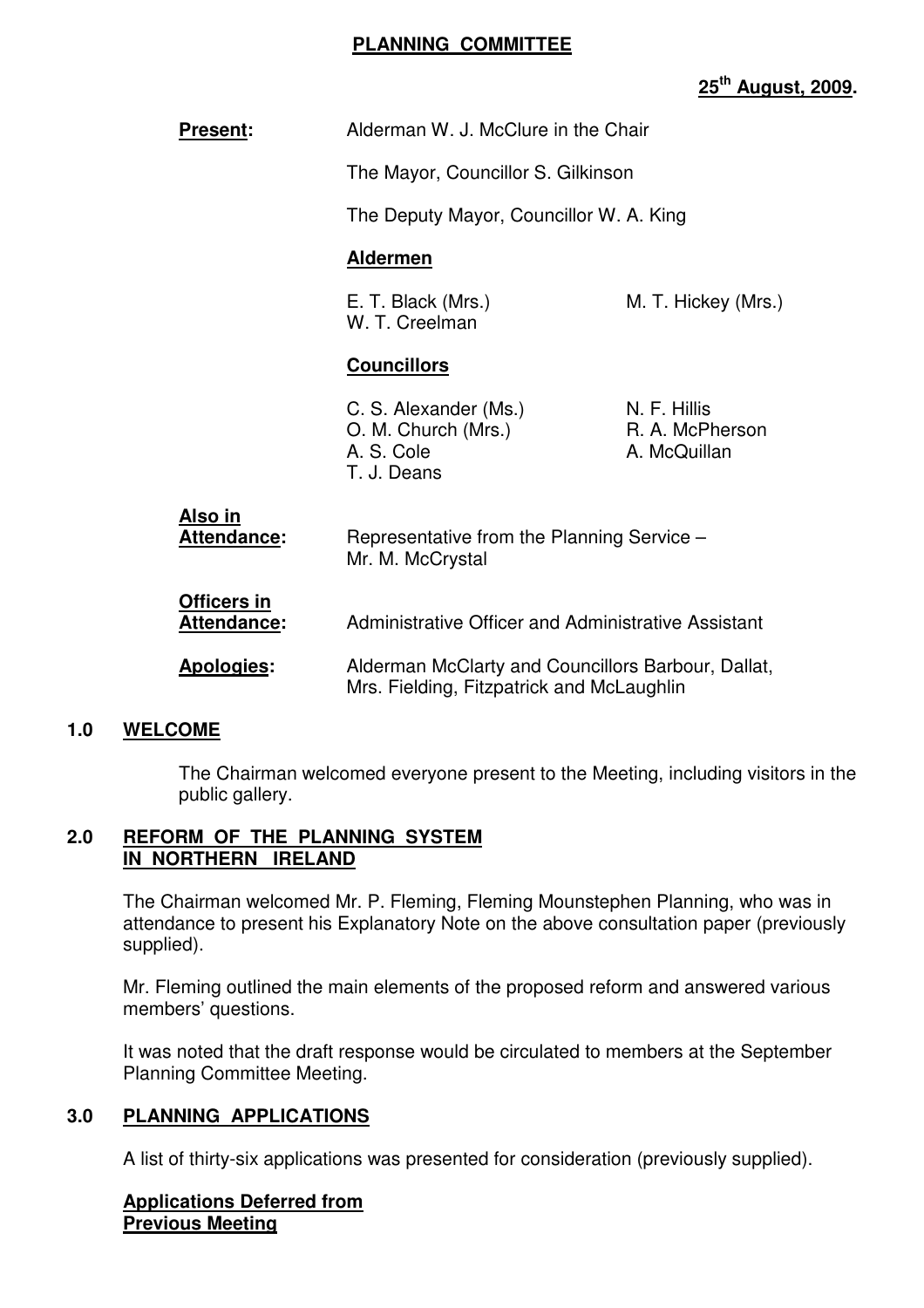- 3.1 Application No. D1 C/2007/0702/F Convert existing barns into a dwelling with mainly internal alterations adjoining 204 Mountsandel Road, Coleraine for Mrs. Baird
- 3.2 Application No. D2 C/2008/0243/F Proposed demolition of existing bed and breakfast to provide 3 no. apartments at 53 Kerr Street, Portrush for Mrs. A. Chambers

# **New Applications**

- 3.3 Application No. 1 C/2005/1446/F Demolition of existing buildings and re-building as public bar, café bar, restaurant and night club at 61-67 Eglinton Street, Portrush for Mr. P. Crawley
- 3.4 Applciation No. 11 C/2009/0052/F Proposed change of use from art gallery to Indian fast food and take away at 85 The Promenade, Portstewart for Ms. Nazeer

C/2009/0147/F

constructed and previously approved development, to

Portrush for Paracin Ltd.

provide a 25 bedroom hotel with associated car parking (amended plans) at 58 Ballyreagh Road,

The opinion of the Planning Service was to approve.

It was agreed that the application be approved.

The opinion of the Planning Service was to approve.

It was agreed that the application be approved.

The opinion of the Planning Service was to refuse.

The application had now been withdrawn.

The opinion of the Planning Service was to approve.

It was proposed by Alderman Mrs. Hickey and seconded by Councillor Ms. Alexander:

> That the application be deferred for one month to facilitate an office meeting on the grounds that all material planning considerations had not been assessed.

On being put to the meeting the proposal was carried, nine members voting in favour and no one voting against.

Proposed extension, alterations and amendments, to partially The opinion of the Planning Service was to approve.

It was proposed by Councillor Ms. Alexander and seconded by Alderman Mrs. Hickey:

> That the application be deferred for one month to facilitate an office meeting on the grounds that all material planning considerations had not

3.5 Application No. 13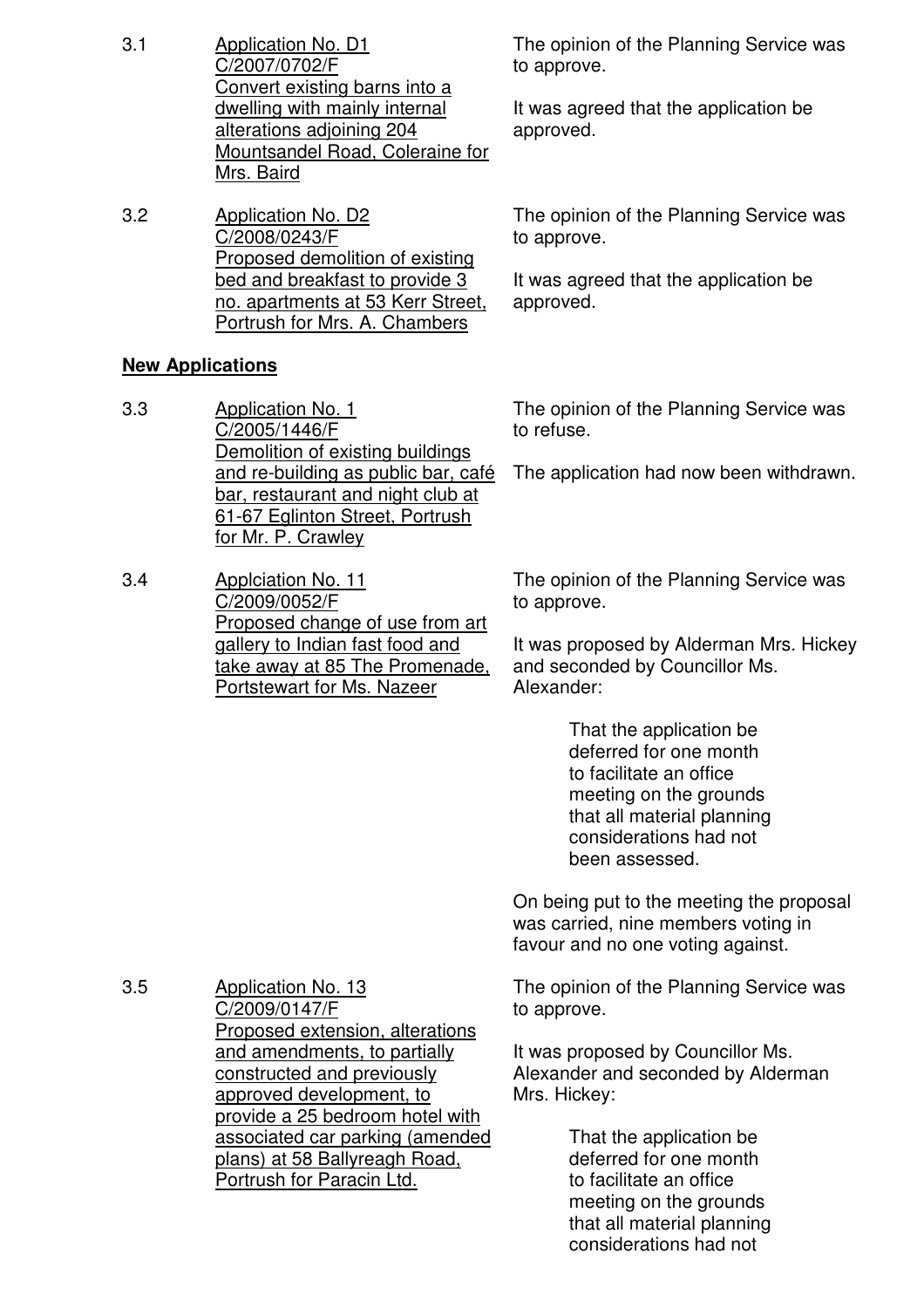been assessed.

On being put to the meeting the proposal was carried, eight members voting in favour and one member voting against.

3.6 Application No. 15 C/2009/0231/F Proposed change of house types, alterations to site layout and alterations to existing private streets determination at former Port Centre site, Glenmanus The opinion of the Planning Service was to refuse. It was proposed by the Deputy Mayor and seconded by Councillor Deans:

 That the application be deferred for one month to facilitate an office meeting on the grounds that all material planning considerations had not been assessed.

On being put to the meeting the proposal was carried, ten members voting in favour and no one voting against.

The opinion of the Planning Service was to refuse.

It was proposed by Councillor Hillis and seconded by Councillor McPherson:

> That the application be deferred for one month to facilitate an office meeting on the grounds that all material planning considerations had not been assessed.

On being put to the meeting the proposal was carried, six members voting in favour and one member voting against.

The opinion of the Planning Service was to refuse.

It was proposed by Councillor McQuillan and seconded by Councillor Mrs. Church:

> That the application be deferred for one month to facilitate an office meeting on the grounds that all material planning considerations had not been assessed.

3.7 Application No. 16 C/2009/0234/F Existing dwelling to be demolished and 2 no. dwellings erected at 29 Hopefield Avenue, Portrush for Mr. B. Thompson

Entertainments Ltd.

Road, Portrush – Site Nos. 1 – 11 (inclusive) north-west of Nos. 104, 106, 108 and 110 Coleraine Road, Portrush for Kennedy

3.8 Application No. 18 C/2009/0261/F Application for the retention of unauthorised foundations. Application to include agricultural shed and underground effluent storage tank opposite 47 Mettican Road, Garvagh for Mr. H. Glass

On being put to the meeting the proposal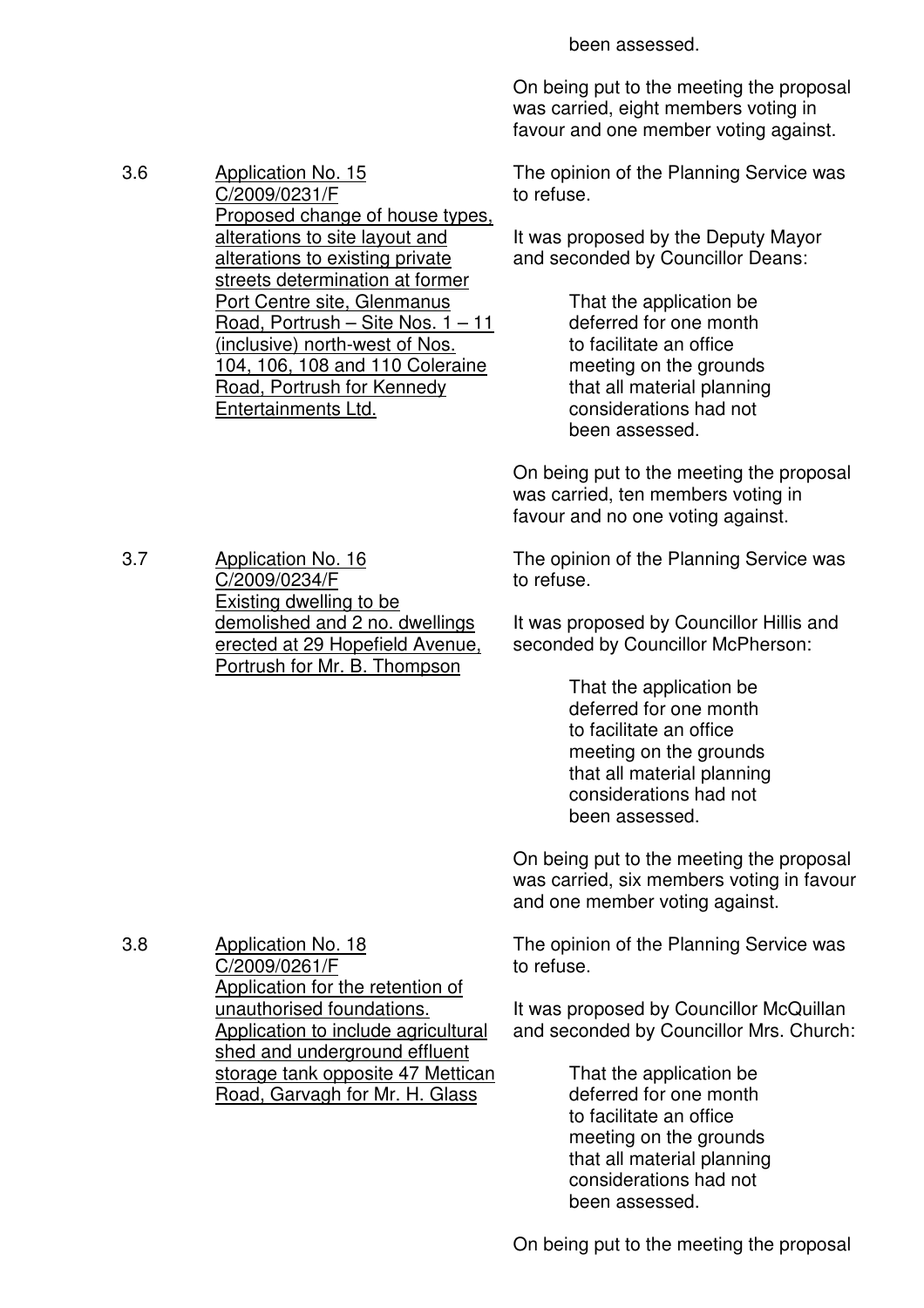3.9 Application No. 19 C/2009/0276/F Proposed 5 no. apartments at 36 Causeway Street and 16 Victoria Street, Portrush for Mr. H. Mullan was carried, eight members voting in favour and no one voting against.

The opinion of the Planning Service was to refuse.

It was proposed by Alderman Mrs. Hickey and seconded by Alderman Mrs. Black:

> That the application be deferred for one month to facilitate an office meeting on the grounds that all material planning considerations had not been assessed.

On being put to the meeting the proposal was carried, five members voting in favour and no one voting against.

The opinion of the Planning Service was to refuse.

It was proposed by Councillor Mrs. Church, seconded by Councillor McQuillan and agreed:

> That the application be deferred for one month to facilitate an office meeting on the grounds that all material planning considerations had not been assessed.

The opinion of the Planning Service was to refuse.

It was proposed by the Deputy Mayor, seconded by Councillor McPherson and agreed:

> That the application be deferred for one month to facilitate an office meeting on the grounds that all material planning considerations had not been assessed.

3.12 Application No. 24 C/2009/0322/F Proposed replacement of an existing 1980's bungalow with a pair of semi-detached chalet bungalows at 32 Bushfoot Drive,

The opinion of the Planning Service was to refuse.

It was proposed by Councillor McPherson and seconded by Councillor Deans:

3.10 Application No. 21 C/2009/0292/F One and a half storey farm dwelling approximately 35m north east of 34 Brone Road, Garvagh for Mr. M. Holmes

3.11 Application No. 23

C/2009/0313/O Site for one or one and a half storey dwelling adjacent to 21 Isle Road, Macosquin, Coleraine located 1.4 miles north east of Windyhill Road and 607m south west of Dunhill Road, Coleraine for Mr. A. Kelly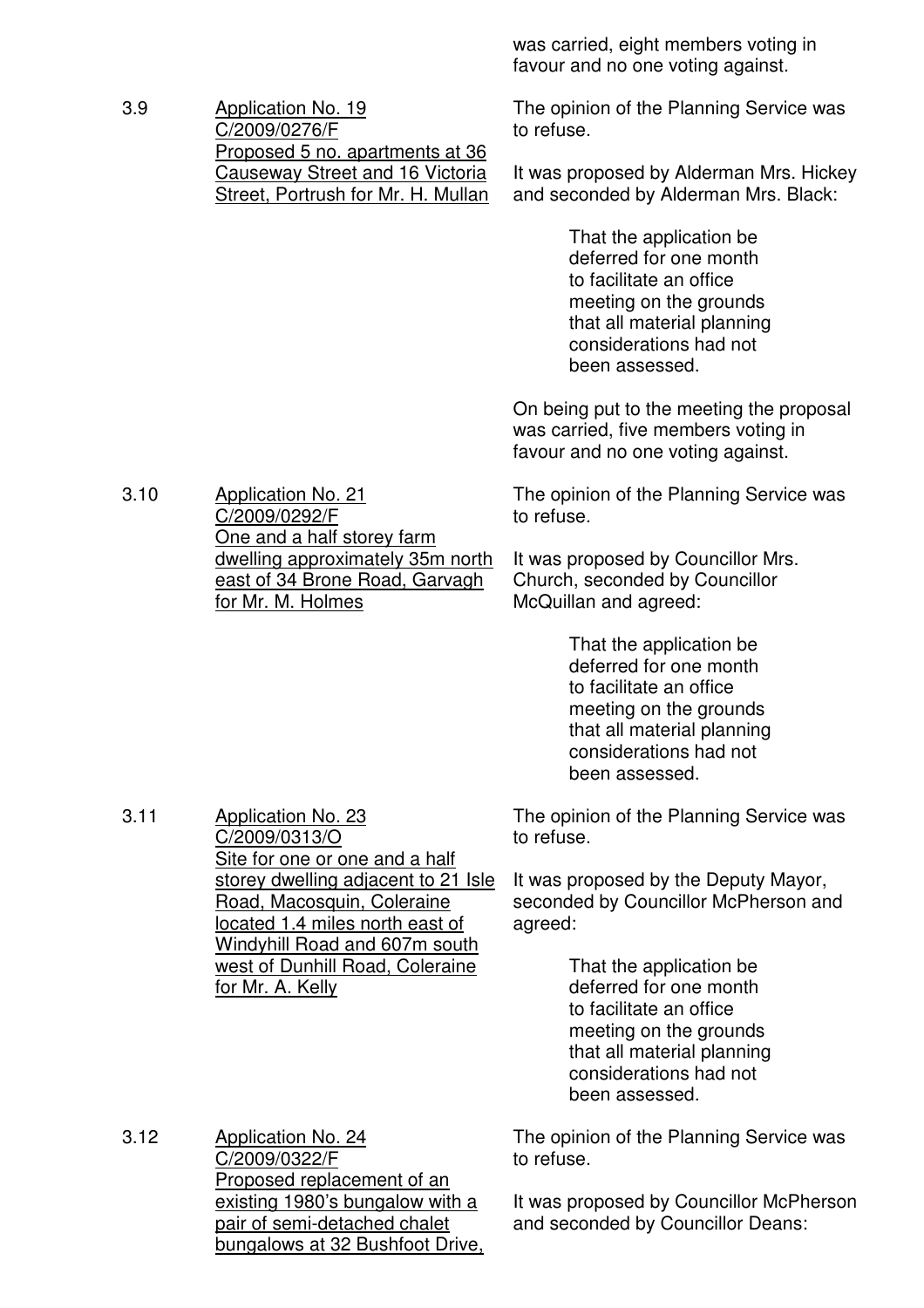|      | Portballintrae for<br>Mr. and Mrs. A. Reilly                                                                            | That the application be<br>deferred for one month<br>to facilitate an office<br>meeting on the grounds<br>that all material planning<br>considerations had not<br>been assessed. |
|------|-------------------------------------------------------------------------------------------------------------------------|----------------------------------------------------------------------------------------------------------------------------------------------------------------------------------|
|      |                                                                                                                         | On being put to the Meeting the proposal<br>was carried, eight members voting in<br>favour and no one voting against.                                                            |
| 3.13 | <b>Application No. 25</b><br>C/2009/0330/F<br>Proposed cottage style single                                             | The opinion of the Planning Service was<br>to refuse.                                                                                                                            |
|      | storey private dwelling adjacent to<br>55c Green Road, Coleraine for<br>Mr. R. Moody                                    | It was proposed by the Deputy Mayor<br>and seconded by Councillor Mrs. Church:                                                                                                   |
|      |                                                                                                                         | That the application be<br>deferred for one month<br>to facilitate an office<br>meeting on the grounds<br>that all material planning<br>considerations had not<br>been assessed. |
|      |                                                                                                                         | On being put to the Meeting the proposal<br>was carried, ten members voting in<br>favour and no one voting against.                                                              |
| 3.14 | <b>Application No. 31</b><br>C/2009/0392/F<br>Proposed 2 no. 'Barn Style' rural                                         | The opinion of the Planning Service was<br>to refuse.                                                                                                                            |
|      | infill dwellings 12m west of No. 65<br><b>Sconce Road, Articlave,</b><br>Coleraine for Mr. and Mrs. M.<br><b>Benson</b> | It was proposed by Councillor McQuillan,<br>seconded by the Deputy Mayor and<br>agreed:                                                                                          |
|      |                                                                                                                         | That the application be<br>deferred for one month<br>to facilitate an office<br>meeting on the grounds<br>that all material planning<br>considerations had not<br>been assessed. |
| 3.15 | <b>Application No. 33</b><br>C/2009/0445/O<br>Proposed infill site for two                                              | The opinion of the Planning Service was<br>to refuse.                                                                                                                            |
|      | dwellings directly north west of<br>83 Moneydig Road, Garvagh for<br>Mr. A. Thompson                                    | It was proposed by Councillor McQuillan,<br>seconded by the Deputy Mayor and<br>agreed:                                                                                          |
|      |                                                                                                                         | That the application be<br>deferred for one month<br>to facilitate an office<br>meeting on the grounds                                                                           |

that all material planning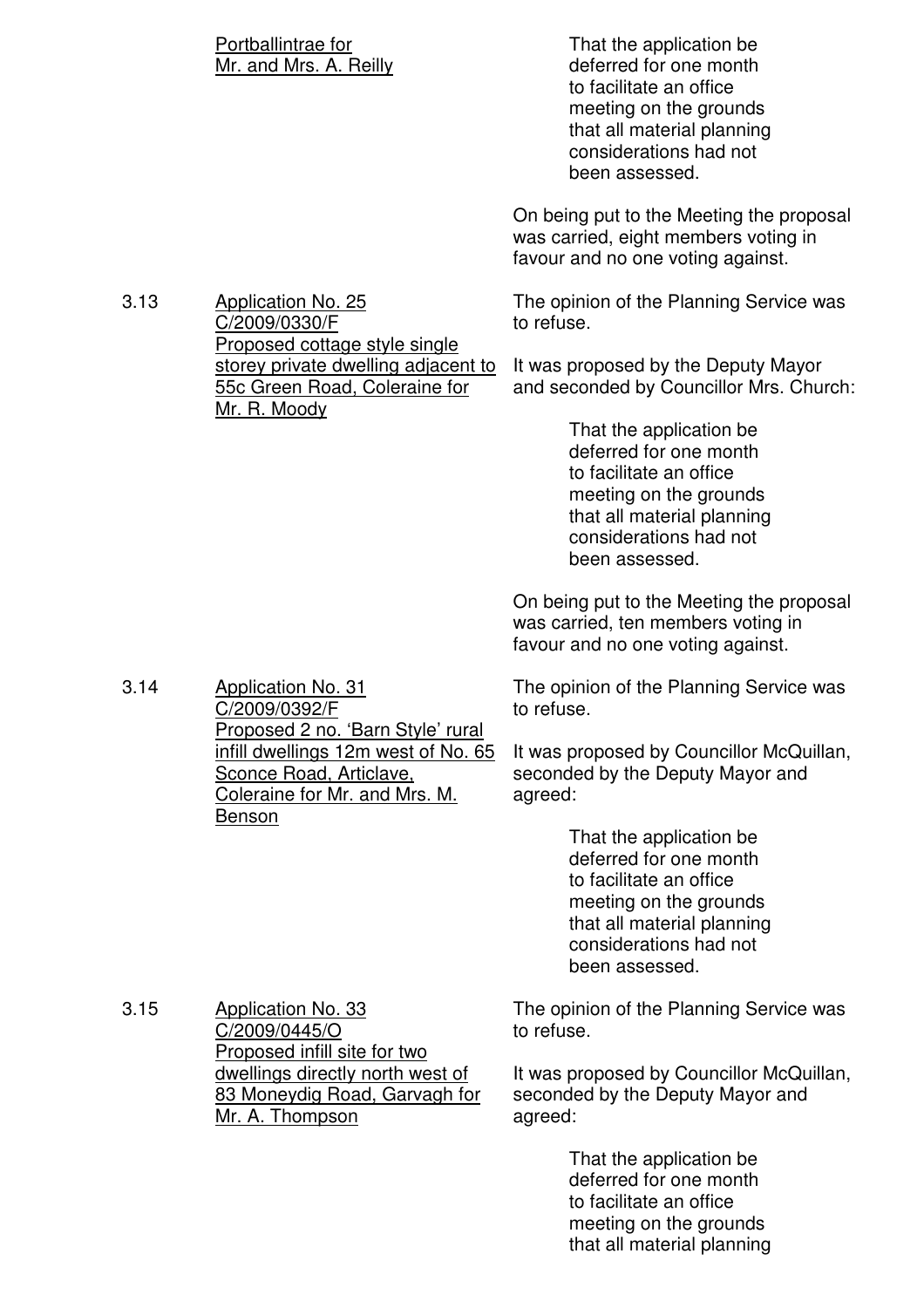# **4.0 OFFICE MEETINGS**

It was noted that the office meetings would be held on Friday,  $11<sup>th</sup>$  September, 2009.

# **5.0 PLANNING APPEALS INFORMATION**

 Reported that the Planning Appeals Commission had received appeals against the following enforcement notices:

- (i) Alleged unauthorised use of land for the storage and distribution of oil, the storage of commercial vehicles, the storage of associated materials (portaloos, mobile home, prefabricated office building) making a material change in the use of the said lands – land at 82 Gateside Road, Islandmore Upper, Coleraine
- (ii) Alleged unauthorised hard standing mobile home and office building  $$ land at Gateside Road, Islandmore Upper, Coleraine

 (Copy letters dated 12th August, 2009 from the Planning Appeals Commission circulated to each member).

Following discussion it was agreed, eleven members voting in favour:

That Council support the appeals.

# **6.0 NILGA, SOLACE AND DOE PLANNING SERVICE CONSULTATION EVENT - CRIAGAVON CIVIC CENTRE**

Consideration was given to letter dated  $31<sup>st</sup>$  July, 2009 from NILGA advising members of the above event being held on Wednesday,  $26<sup>th</sup>$  August, 2009 (copy previously supplied).

Members interested in attending were asked to contact the Administrative Officer.

#### **7.0 REFORM OF THE PLANNING SYSTEM IN NORTHERN IRELAND - CONSULTATION EVENTS**

 Consideration was given to the list of consultation events taking place at venues across Northern Ireland in September 2009 (copy previously supplied).

 Members interested in attending the event to be held at the Riverside Theatre, University of Ulster, Coleraine on Monday, 14<sup>th</sup> September, 2009 at 7.30 p.m., should contact the Administrative Officer.

# **8.0 PLANNING WORKING GROUP**

 Reported that a meeting of the Planning Working Group would be held on Wednesday, 30<sup>th</sup> September, 2009.

Members were asked to forward agenda items to the Administrative Officer.

# **9.0 PLANNING ISSUE RAISED BY MEMBER**

9.1 28 Prospect Road, Portstewart – Reference was made to an application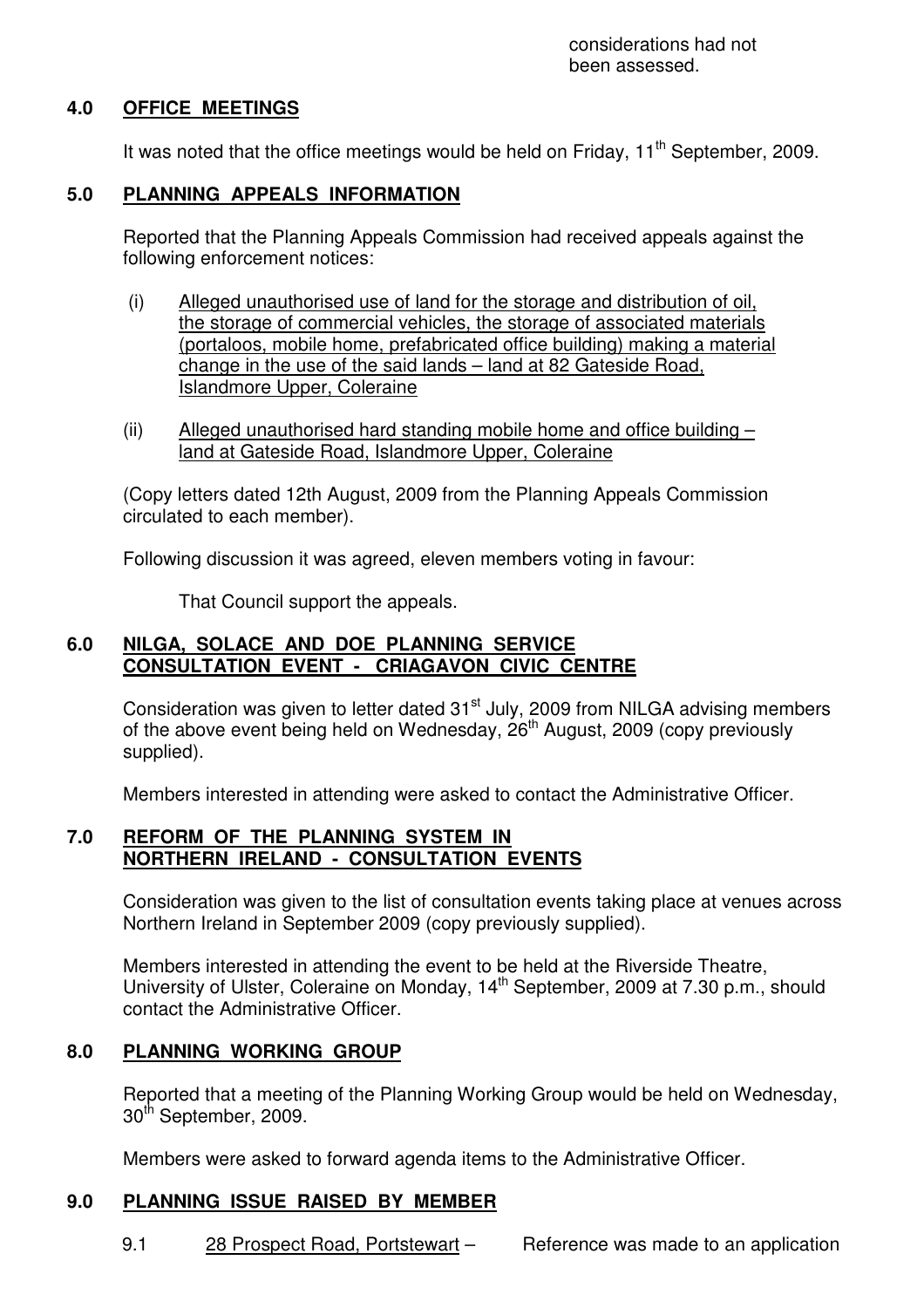**Enforcement relating to 28 Prospect Road**, Portstewart appearing on the streamlined list when there was an enforcement issue under investigation.

> The matter would be raised with the Enforcement Section and the Principal Planning Officer.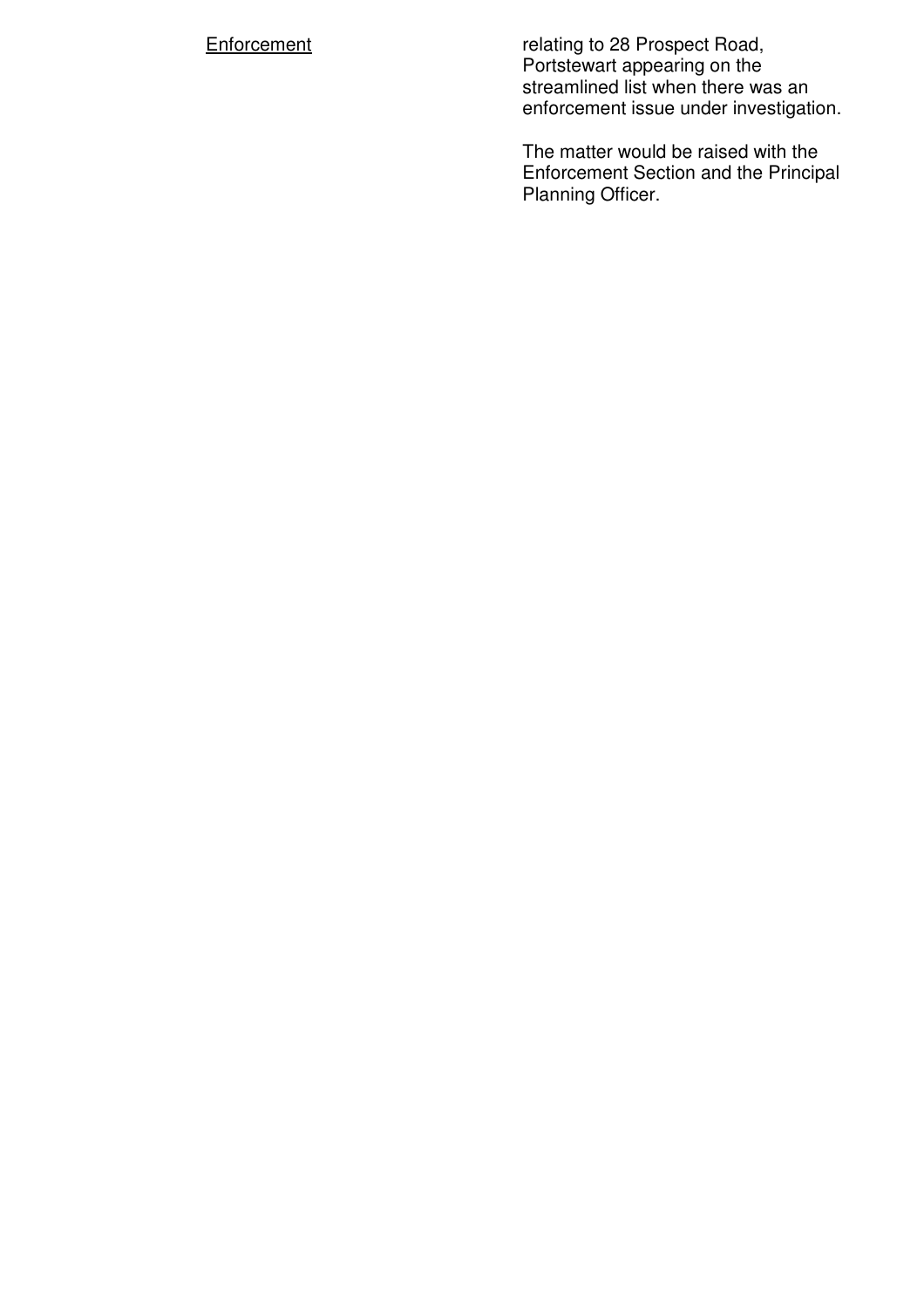#### **LEISURE AND ENVIRONMENT COMMITTEE**

# **1 st September, 2009.**

**Present:** Councillor A. S. Cole, in the Chair

The Mayor, Councillor S. Gilkinson

The Deputy Mayor, Councillor W. A. King

#### **Aldermen**

| E. T. Black (Mrs.)  | D. McClarty   |
|---------------------|---------------|
| W. T. Creelman      | W. J. McClure |
| M. T. Hickey (Mrs.) |               |

#### **Councillors**

| C. S. Alexander (Ms.) | E. P. Fielding (Mrs.) |
|-----------------------|-----------------------|
| D. D. Barbour         | <b>B.</b> Fitzpatrick |
| J. M. Bradley         | N. F. Hillis          |
| O. M. Church (Mrs.)   | R. A. McPherson       |
| T. J. Deans           |                       |

| <b>Officers in</b> |                                                                                                                                                                     |
|--------------------|---------------------------------------------------------------------------------------------------------------------------------------------------------------------|
| Attendance:        | Director of Technical Services, Director of Environmental<br>Health, Acting Director of Leisure Services, Head of Leisure<br>Services and Administrative Assistant. |
|                    |                                                                                                                                                                     |

# **Apologies:** Councillors Dallat, Mrs. Johnston and McLaughlin

#### **1.0 WELCOME**

The Chairman welcomed everyone to the meeting.

# **2.0 ELECTION OF VICE CHAIRMAN**

#### **Recommended:**

 On the proposal of Councillor Barbour and seconded by Alderman Mrs. Hickey, that Councillor Ms. Alexander be appointed Vice Chairman for the ensuing year.

# **3.0 ENVIRONMENTAL HEALTH REPORT**

 It was agreed that the Environmental Health Report be considered at the end of the meeting.

# **4.0 TECHNICAL SERVICES REPORT**

The Report of the Director of Technical Services was considered (previously supplied).

Matters arising: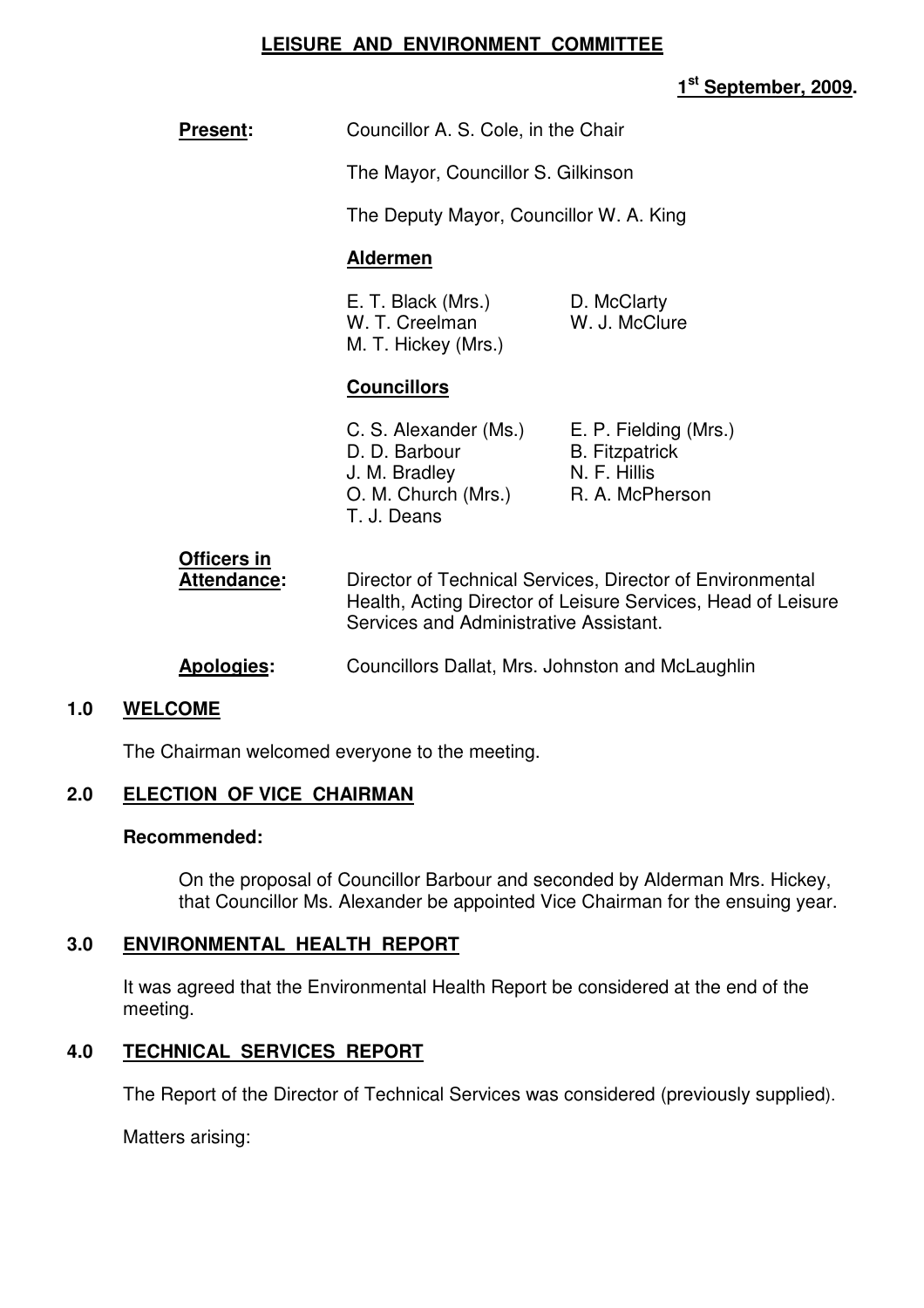#### **4.1 Entertainment Licences**

# **4.1.1 Portballintrae Village Hall, The Car Park, Beach Road, Portballintrae**

 An application for a grant of an Entertainment Licence had been received from Mr. Alex Carmichael, c/o Coleraine Borough Council.

Days and times on which it is intended to provide entertainment:

 Monday/Tuesday – Saturday/Sunday 10.00 a.m. – 1.00 a.m. Sunday 10.00 a.m. – 11.30 p.m.

#### **Recommended:**

That the Entertainment Licence be granted subject to compliance with NI Fire and Rescue Service recommendations and all other requirements requested by Council's Licensing Department and subject to the following special conditions:

- All requirements as contained within Nightsafe Coleraine Code of Best Practice 2008.
- All Door Supervisors employed must be licensed with a scheme recognised by Coleraine Borough Council.

# **4.1.2 Mustang Sally's, 59 The Promenade, Portstewart**

 An application for a grant of an Entertainment Licence had been received from Mr. J. Wylie, c/o Mustang Sally's.

Days and times on which it is intended to provide entertainment:

Monday - Sunday (inclusive) 10.00 a.m. – 11.00 p.m.

#### **Recommended:**

That the Entertainment Licence be granted subject to compliance with NI Fire and Rescue Service recommendations and all other requirements requested by Council's Licensing Department and subject to the following special conditions:

- All requirements as contained within Nightsafe Coleraine Code of Best Practice 2008.
- All Door Supervisors employed must be licensed with a scheme recognised by Coleraine Borough Council.

# **4.1.3 Coleraine Football Club, Members' Club, Ballycastle Road, Coleraine**

 An application for a grant of an Entertainment Licence had been received from Mr. D. Brown, c/o Coleraine Football Club.

Days and times on which it is intended to provide entertainment:

 Monday to Saturday 11.30 a.m. – 11.30 p.m. (each day) except on such occasions when a late licence has been granted by the PSNI then 11.30 a.m. – 1.00 a.m. next day. Sunday 12.30 p.m. – 10.00 p.m.

#### **Recommended:**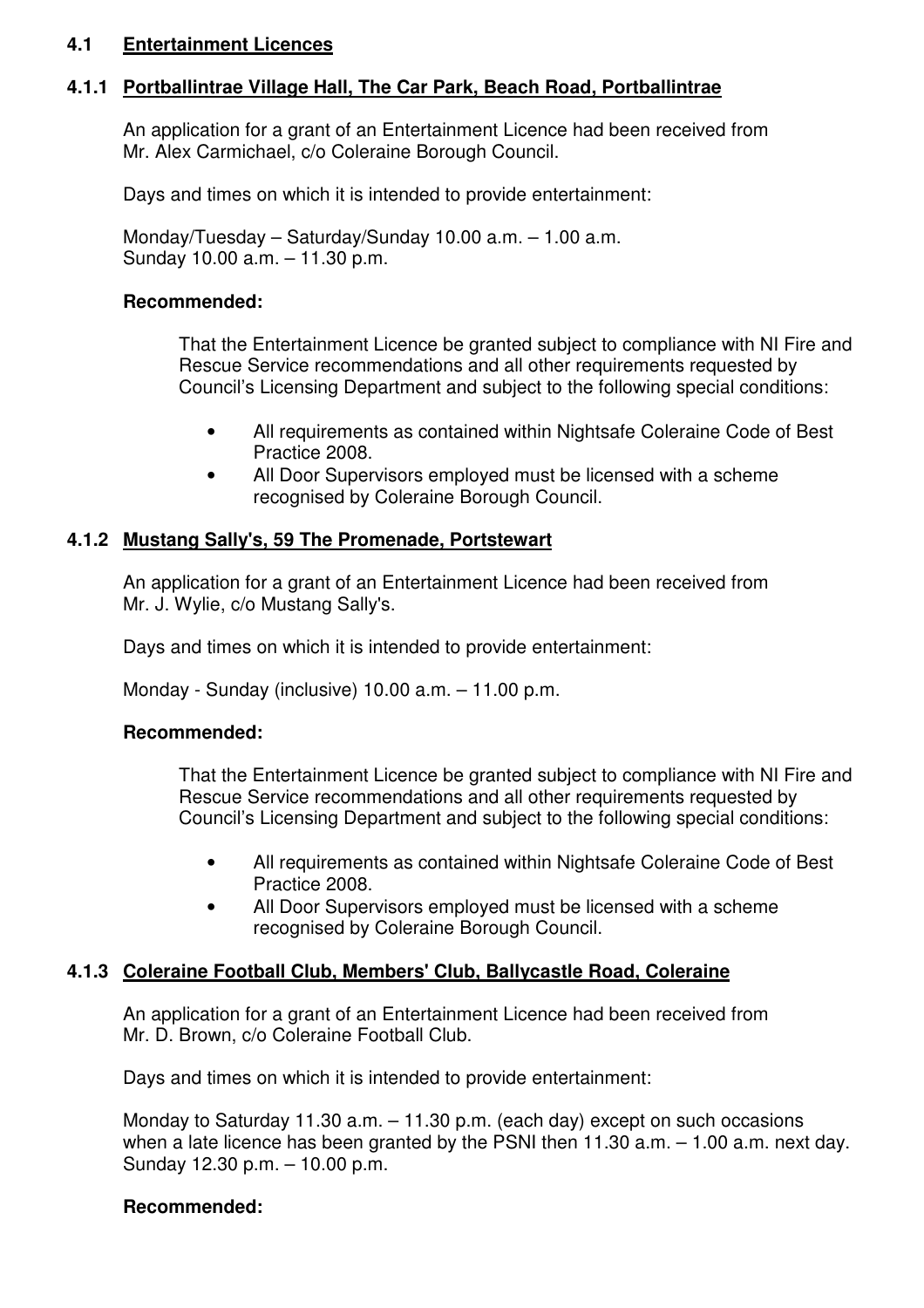That the Entertainment Licence be granted subject to compliance with NI Fire and Rescue Service recommendations and all other requirements requested by Council's Licensing Department and subject to the following special conditions:

- All requirements as contained within Nightsafe Coleraine Code of Best Practice 2008.
- All Door Supervisors employed must be licensed with a scheme recognised by Coleraine Borough Council.

# **4.1.4 Exodus, 36 Long Commons, Coleraine**

 An application for a grant of an Entertainment Licence had been received from Mr. T. Robinson, c/o Exodus.

Days and times on which it is intended to provide entertainment:

Monday/Tuesday – Sunday/Monday 9.00 a.m. – 1.00 a.m.

#### **Recommended:**

 That the Entertainment Licence be granted subject to all requirements requested by Council's Licensing Department and subject to the following special conditions:

- All requirements as contained within Nightsafe Coleraine Code of Best Practice 2008.
- All Door Supervisors employed must be licensed with a scheme recognised by Coleraine Borough Council.
- Ground Floor Nightbase Final exit/entrance doors from Nightbase must be unbolted and made available when this area is in use.
- Music Café Mezzanine Floor Provide a clearly defined emergency escape route (minimum 1.5m width) across the mezzanine floor to the spiral stairway.

# **4.1.5 Kilrea Orange Hall, New Row, Kilrea**

 An application for a grant of an Occasional Entertainment Licence, for a maximum of any 14 unspecified days within the licence period of one year, had been received from Mr. N. McQuillan, c/o Kilrea Orange Hall.

Days and times on which it is intended to provide entertainment:

 $7.00$  p.m.  $-1.00$  a.m.

# **Recommended:**

That the Occasional Licence be granted subject to the following special conditions:

- All requirements as contained within Nightsafe Coleraine Code of Best Practice 2008.
- All Door Supervisors employed must be licensed with a scheme recognised by Coleraine Borough Council.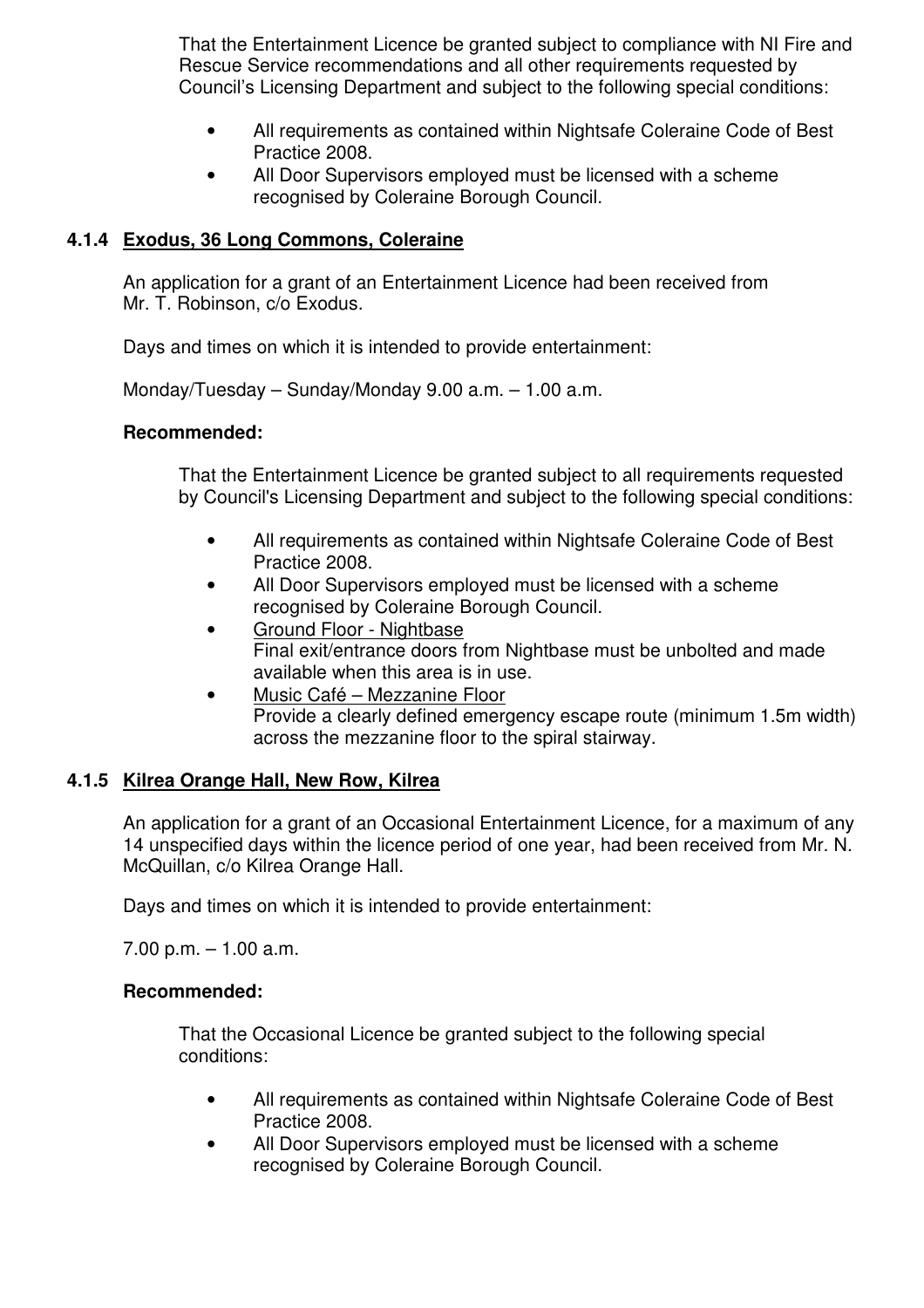# **4.2 DRD ROADS SERVICE**

#### **4.2.1 Waiting Restrictions, Coleraine**

Consideration was given to these Waiting Restrictions, as detailed in the report.

#### **Recommended:**

 (a) That Council does not support Road Service's proposed amendment to introduce 30 minute waiting in Railway Road and Waterside areas to apply from 9.00 a.m. – 5.00 p.m.

 Members felt that 30 minutes was unreasonable and would allow for little other than parking to pick up with no opportunity to use the retail outlets in these areas.

- (b) That Council supports the undernoted Road Service's proposed amendments:
	- Limited waiting 1 hour to apply from  $9.00$  a.m.  $-5.00$  p.m.
	- No waiting during the working day to apply from 8.00 a.m. 5.30 p.m.
	- Loading bays restriction to apply from 8.00 a.m. 5.30 p.m.
	- No loading restriction on Abbey Street to apply at all times.

 The Director of Technical Services would raise the following specific road traffic concerns with Roads Service:

- Approach to traffic lights on Strand Road, Coleraine at Petrol Station tailbacks;
- Signage required Strand Road, Coleraine when exiting roundabout;
- The need to resynchronise traffic lights at Lodge Road Roundabout;
- Lodge Road roundabout filter lane;
- The danger caused by motorists who don't indicate when exiting Railway Road, Coleraine to enter Circular Road;
- Ballysally Roundabout directional markings approaching roundabout from Portrush Road;
- The state of Prospect Road, Portstewart with regards to site traffic generated debris and also weed growth in Gloucester Crescent and surrounding roadways.

# **4.3 For Information**

Members noted information on the following topics, as detailed in the report:

- Craigahulliar Landfill Site Utilisation of Landfill Gas.
- Building Control.

#### **5.0 LEISURE SERVICES REPORT**

 The Report of the Acting Director of Leisure Services was considered (previously supplied).

Matters arising: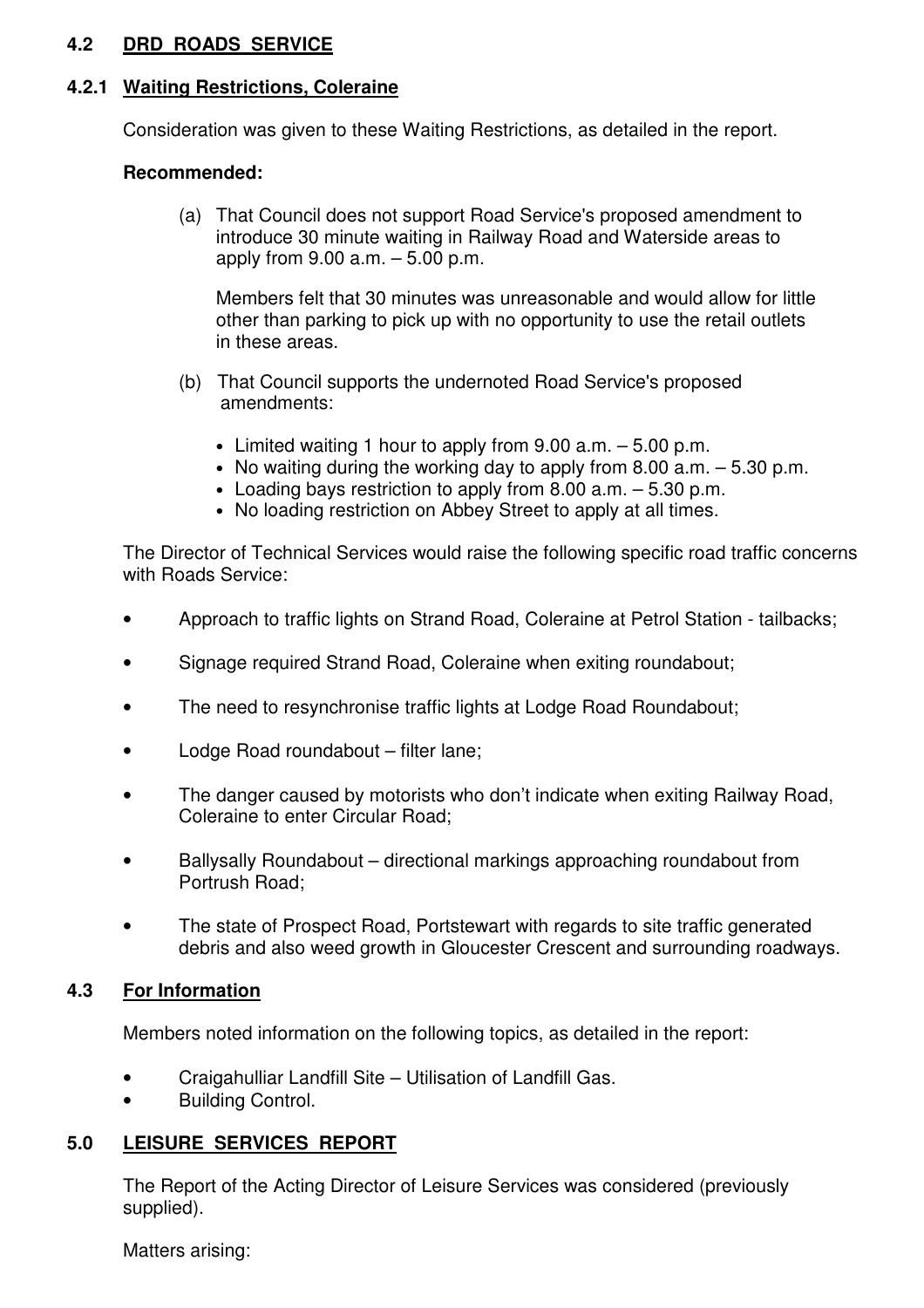# **5.1 Tenders – Replacement Parks Van**

 Following public advertisement for the supply of a Renault Kango DCI+ Van, five tenders had been received, viz:

| <b>Firm</b>                                                                               | <b>Net</b><br><b>Cost</b> | <b>VAT</b> | <b>Total</b><br>Cost | <b>Comments</b>              |
|-------------------------------------------------------------------------------------------|---------------------------|------------|----------------------|------------------------------|
| Donnelly & Taggart Ltd<br><b>Campsie Industrial Estate</b><br>Eglinton<br><b>BT47 3DN</b> | £9,895.00                 | £1,448.25  | £11,343.25           | October<br><b>Delivery</b>   |
| <b>Shelbourne Motors</b><br>334 Tandragee Road<br>Portadown<br><b>BT62 3RB</b>            | £9,456.00                 | £1,381.65  | £10,837.65           | Immediate<br><b>Delivery</b> |
| <b>Charles Hurst Renault</b><br>547 Antrim Road<br>Newtownabbey<br><b>BT36 8RG</b>        | £9,515.00                 | £1,391.25  | £10,906.25           | Immediate<br><b>Delivery</b> |
| Rodney Cole Ltd<br>45 Killymoon Street<br>Cookstown<br><b>BT80 8JZ</b>                    | £8,455.00                 | £1,260.00  | £9,715.00            | Immediate<br><b>Delivery</b> |
| <b>Riverside Renault</b><br>1 Riverside Park South<br>Coleraine<br><b>BT51 3RT</b>        | £8,430.00                 | £1,256.25  | £9,686.25            | Immediate<br><b>Delivery</b> |

#### **Recommended:**

 That Council accept the lowest priced tender from Riverside Renault, Coleraine in the sum of £9,686.25 (nine thousand, six hundred and eighty six pounds and twenty-five pence).

#### **5.2 Request for Assistance**

#### **5.2.1 Coleraine Sports Council**

 A request had been received from Coleraine Sports Council for financial assistance to promote their annual Sports Awards event at the Lodge Hotel, Coleraine on Friday, 6<sup>th</sup> November, 2009.

#### **Recommended:**

 On the proposal of The Deputy Mayor and seconded by Alderman Creelman, that Council approve a grant of £2,000 to Coleraine Sports Council to assist them with the promotion of their annual Sports Awards event.

 In response to a member's query, the Acting Director of Leisure Services advised that Council did not sponsor a presentation cup for this event. A discussion ensued on this topic and the Acting Director of Leisure Services noted members' comments.

#### **5.3 For Information**

Members noted information on the following topics, as detailed in the report: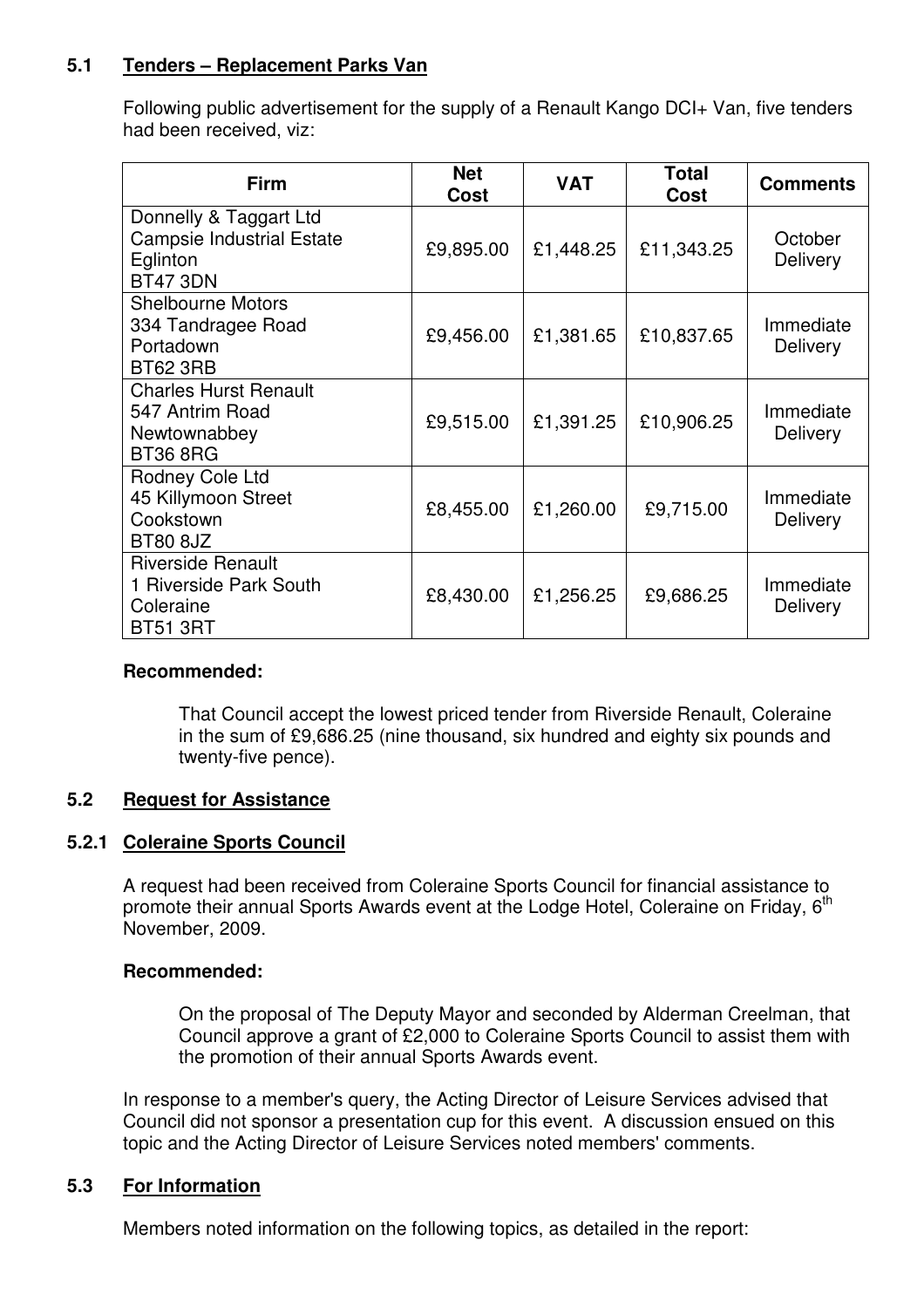- NI International Air Show Saturday  $5<sup>th</sup>$  and Sunday  $6<sup>th</sup>$  September, 2009.
- Peter Thompson Hall, Castlerock official opening, Saturday  $26<sup>th</sup>$  September, 2009 at 1.00 p.m.

# **6.0 PORTBALLINTRAE VILLAGE HALL**

 In response to a member's query, the Acting Director of Leisure Services advised that the official opening of Portballintrae Village Hall would probably be held in early October.

# **7.0 UNIVERSITY OF ULSTER**

 In response to a member's query about a meeting between the Town Clerk and Vice- Chancellor, Professor Richard Barnett, regarding the closure of the University's crèche and matters relating to the former Catering College, the Director of Technical Services advised that any information would be brought to the Policy and Development Committee meeting.

# **8.0 BOROUGH FLORAL DISPLAYS**

 Members congratulated those involved with the high standard of floral displays prepared by members of Council's Parks Department. Council's appreciation would be relayed to staff.

# **9.0 PORTSTEWART HARBOUR**

 In response to a member's query concerning the security at Portstewart Harbour, the Head of Leisure Services advised that a meeting would be held in Portstewart Town Hall on Thursday, 3<sup>rd</sup> September, 2009 between representatives of boat owners, PSNI and Council.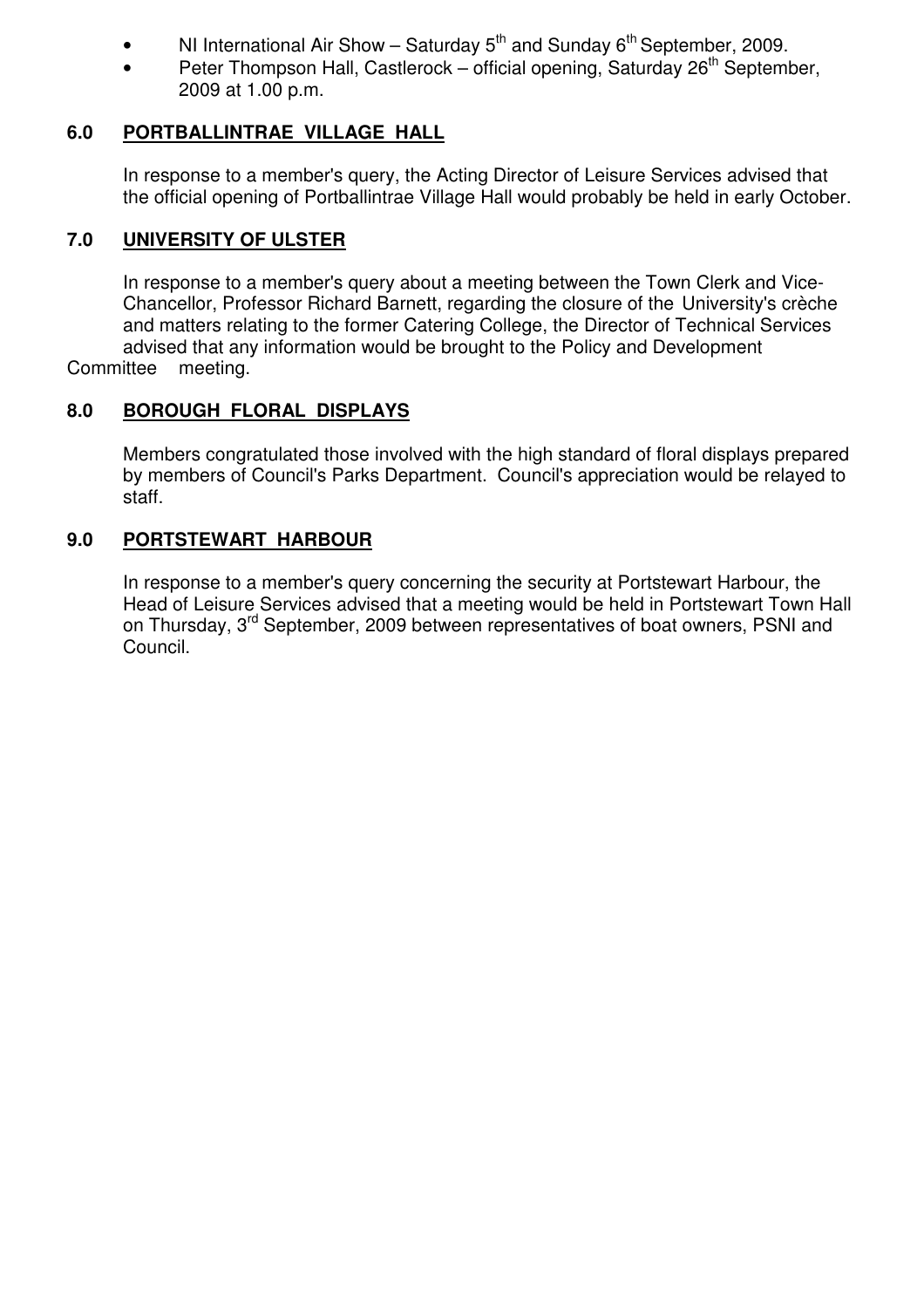# **PLANNING COMMITTEE**

 **Present:** Alderman W. J. McClure in the Chair

# **8 th September, 2009.**

| י יו ישכש ו |                                          | $\overline{\mathbf{r}}$ we have the control of the control of $\overline{\mathbf{r}}$                 |                                                                                       |
|-------------|------------------------------------------|-------------------------------------------------------------------------------------------------------|---------------------------------------------------------------------------------------|
|             |                                          | The Mayor, Councillor S. Gilkinson<br>The Deputy Mayor, Councillor W. H. King<br>(Items $1.0 - 5.1$ ) |                                                                                       |
|             |                                          |                                                                                                       |                                                                                       |
|             |                                          | <b>Aldermen</b>                                                                                       |                                                                                       |
|             |                                          | E. T. Black (Mrs.)<br>W. T. Creelman<br>M. T. Hickey (Mrs.)                                           | D. McClarty<br>(Items $3.0 - 9.0$ )                                                   |
|             |                                          | <b>Councillors</b>                                                                                    |                                                                                       |
|             |                                          | C. S. Alexander (Ms.)<br>O. M. Church (Mrs.)<br>J. J. Dallat<br>T. J. Deans                           | E P. Fielding (Mrs.)<br><b>B.</b> Fitzpatrick<br><b>B.</b> Leonard<br>R. A. McPherson |
| Also in     | Attendance:                              | Representative from the Planning Service -<br>Mr. P. Duffy                                            |                                                                                       |
|             | <b>Officers in</b><br><b>Attendance:</b> | Administrative Officer, Principal Environmental Health<br><b>Officer and Administrative Assistant</b> |                                                                                       |
|             | Apologies:                               | Councillors Barbour, Cole, Mrs. Johnston, McLaughlin                                                  |                                                                                       |

# **1.0 WELCOME**

Alderman McClure welcomed everyone to the Meeting.

and McQuillan

#### **2.0 CRAIGMORE LANDFILL SITE**

 Consideration was given to the Director of Environmental Health's Report on Craigmore Landfill Site (previously supplied).

The Principal Environmental Health Officer outlined the current proposal for:

- $(a)$  4 new cells;
- (b) increase the categories of waste permitted on site.

Following discussion it was unanimously agreed:

That Council authorise the Environmental Health Department to:

 (i) Respond to the NIEA consultation regarding technical and engineering issues;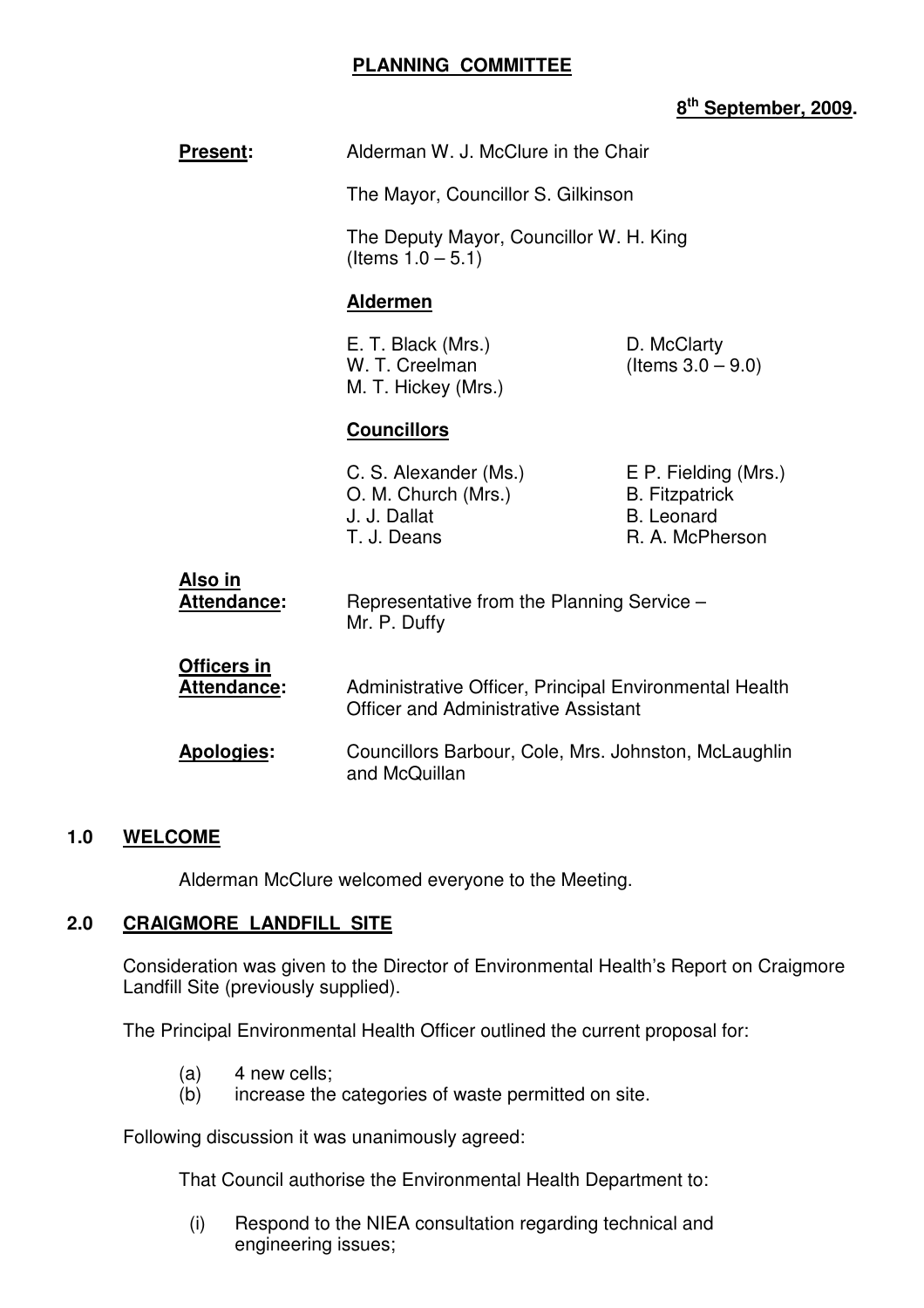- (ii) Write to Planning Service Headquarters requesting that this issue required a new planning application which would through due process trigger a full consultation process;
- (iii) Write to the Minister for the Environment regarding this issue seeking an assurance that a full planning application would be required.

It was noted that a meeting of the Craigmore Working Party would be held on Friday, 11<sup>th</sup> September, 2009 to facilitate further discussion.

# **3.0 PLANNING APPLICATIONS**

A list of twenty-seven applications was presented for consideration (previously supplied).

#### **Applications Deferred from Previous Meeting**

3.1 Application No. D1 C/2007/0505/O Residential spa retreat approx. 30m south of 43 Loguestown Road, Portrush for Mr. and Mrs. Mullan

The opinion of the Planning Service was to refuse.

Following discussion it was proposed by Councillor Leonard, seconded by Councillor Ms. Alexander and unanimously agreed:

> That Council support an approval.

It was proposed by Councillor Dallat, seconded by Alderman Mrs. Hickey and unanimously agreed:

> That Council write to the Planning Service Headquarters expressing concern regarding existing planning laws and stress that tourism needed a flexible approach.

The opinion of the Planning Service was to approve.

It was agreed that the application be approved.

3.2 Application No. D2 C/2008/0690/F To demolish existing 2 no. semidetached dwellings and replace with 2 no. new semi-detached dwellings at 15 and 17 Prospect Road, Portstewart for Mr. G. Kee

3.3 Application No. D3 C/2008/0735/F Traditionally styled balcony to front elevation at 35 Kerr Street, Portrush for Mr. and Mrs. Storey

3.4 Application No. D4 C/2008/0764/F

The opinion of the Planning Service was to refuse.

It was agreed that the application be refused.

The opinion of the Planning Service was to approve.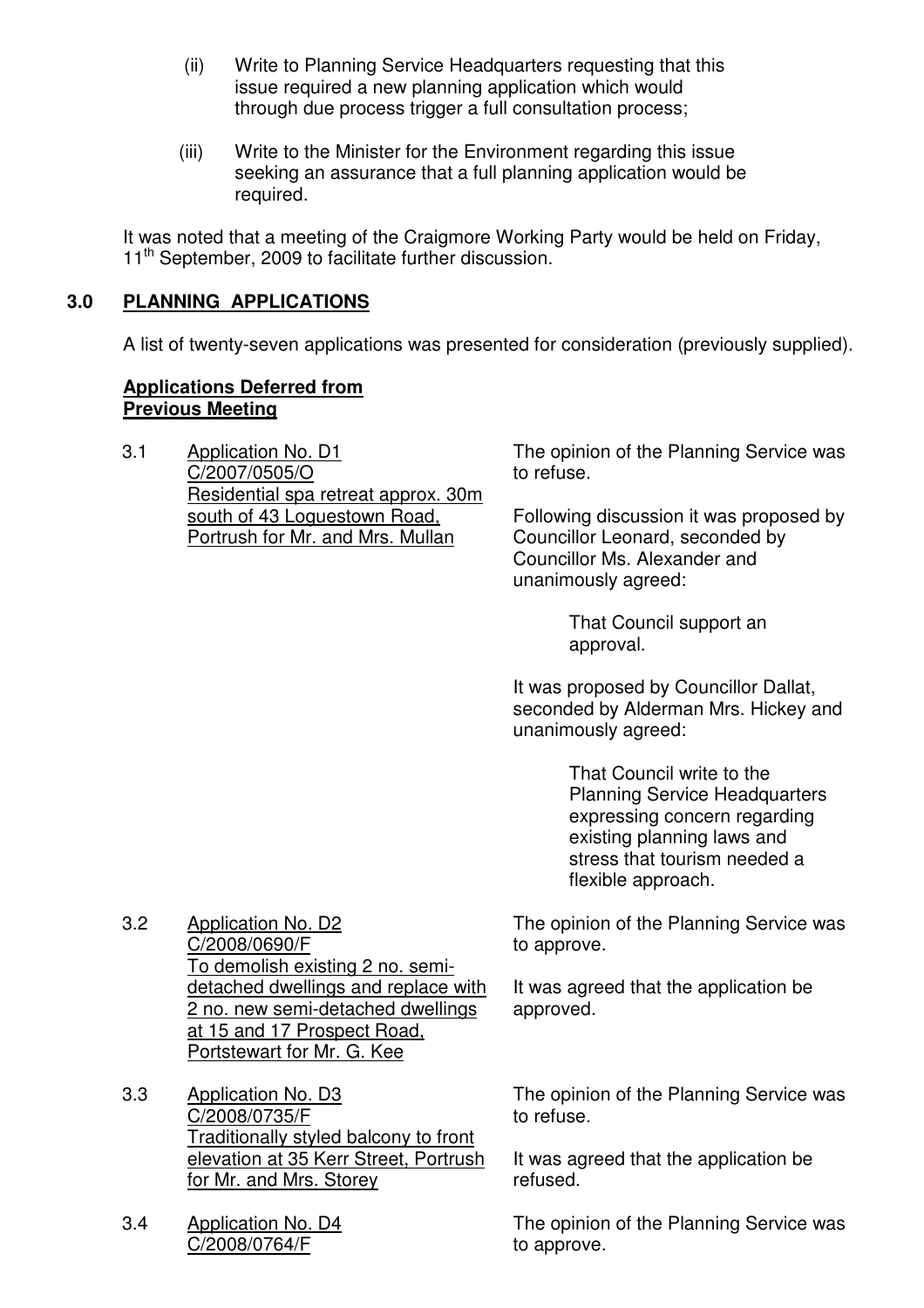Regularisation to include additional gable window to townhouse, adjustment of window configuration on apartment block 1, additional unit created in apartment block 1 and private roof terrace to apartment block 77. Additional parking to basement at O'Neill's Caravan Park, Burnside Road, Portstewart for Mr. B. O'Neill

- 3.5 Application No. D5 C/2009/0051/O Replacement of existing building with site for traditional rural dwelling under Policy CTY3 of Draft PPS21 opposite No. 81 Moneycarrie Road, Aghadowey for Mr. R. Martin
- 3.6 Application No. D6 C/2009/0358/F Replacement dwelling and garage in lieu of previously approved renovation C/2008/0884/F for Mr. and Mrs. Jackson

#### **New Applications**

3.7 Application No. 3 C/2009/0141/A Hoarding at 1a and 3 Castlerock Road, Coleraine for Rafferty & Boyle It was agreed that the application be approved.

The opinion of the Planning Service was to approve.

It was agreed that the application be approved.

The opinion of the Planning Service was to approve.

It was agreed that the application be approved.

The opinion of the Planning Service was to refuse.

It was proposed by Alderman Mrs. Hickey and seconded by Councillor Dallat:

> That the application be deferred for one month to facilitate an office meeting on the grounds that all material planning considerations had not been assessed.

On being put to the Meeting the proposal was carried, nine members voting in favour and four members voting against.

3.8 Application No. 5 C/2009/0240/O Proposed two-storey farm dwelling under Policy CTY 10 of PPS 21 adjacent to farmyard cluster at 42 Temple Road, Garvagh for

Mr. M. Mullan

The opinion of the Planning Service was to refuse.

It was proposed by Councillor Dallat, seconded by Councillor Leonard and agreed:

> That the application be deferred for one month to facilitate an office meeting on the grounds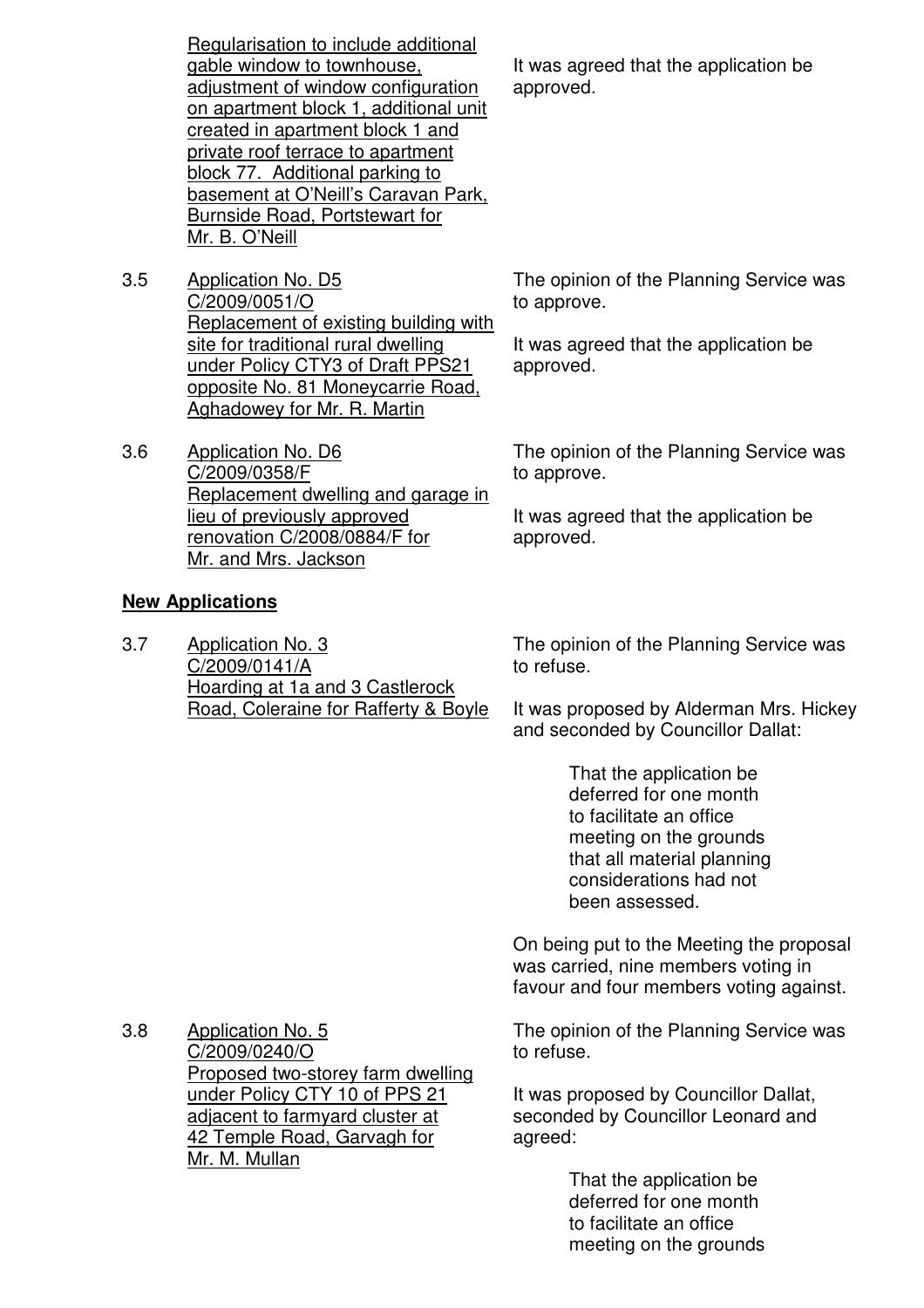that all material planning considerations had not been assessed.

- 3.9 Application No. 13 C/2009/0418/F 4 semi-detached dwellings with associated parking to rear of both 7 Larkhill Road and 1 Westminster Park, Portstewart for HTB Developments
- 3.10 Application No. 15 C/2009/0436/F Upper storey rear extension and raised deck with under storage to front at 3 Strandmore, Portrush for Mr. M. Quinn
- 3.11 Application No. 17 C/2009/0447/F Sun lounge to side of dwelling at 151 Mill Road, Portstewart for Mr. B. Shaw

The opinion of the Planning Service was to refuse.

The application had now been withdrawn.

The opinion of the Planning Service was to refuse.

It was agreed that the application be deferred for one month to facilitate the submission of amended plans.

The opinion of the Planning Service was to approve.

Copy letter dated 31<sup>st</sup> August, 2009 from Mr. A. J. Peacock had been circulated to each member.

Mr. Peacock addressed Committee and highlighted the problems which the extension would cause to his Station Road home.

Mrs. Shaw addressed Committee and explained the need for extra living accommodation.

Following discussion it was proposed by Councillor Deans, seconded by The Mayor and agreed:

> That the application be deferred for one month to facilitate an office meeting on the grounds that all material planning considerations had not been assessed.

# **4.0 OFFICE MEETINGS**

It was noted that the office meetings would be held on Friday, 25<sup>th</sup> September, 2009.

# **5.0 PLANNING ISSUE RAISED BY MEMBER**

5.1 Planning Applications - Streamlining Further discussion took place regarding

the system of streamlining following an application relating to 28 Prospect Road, Portstewart appearing on a streamlined list when there was an enforcement issue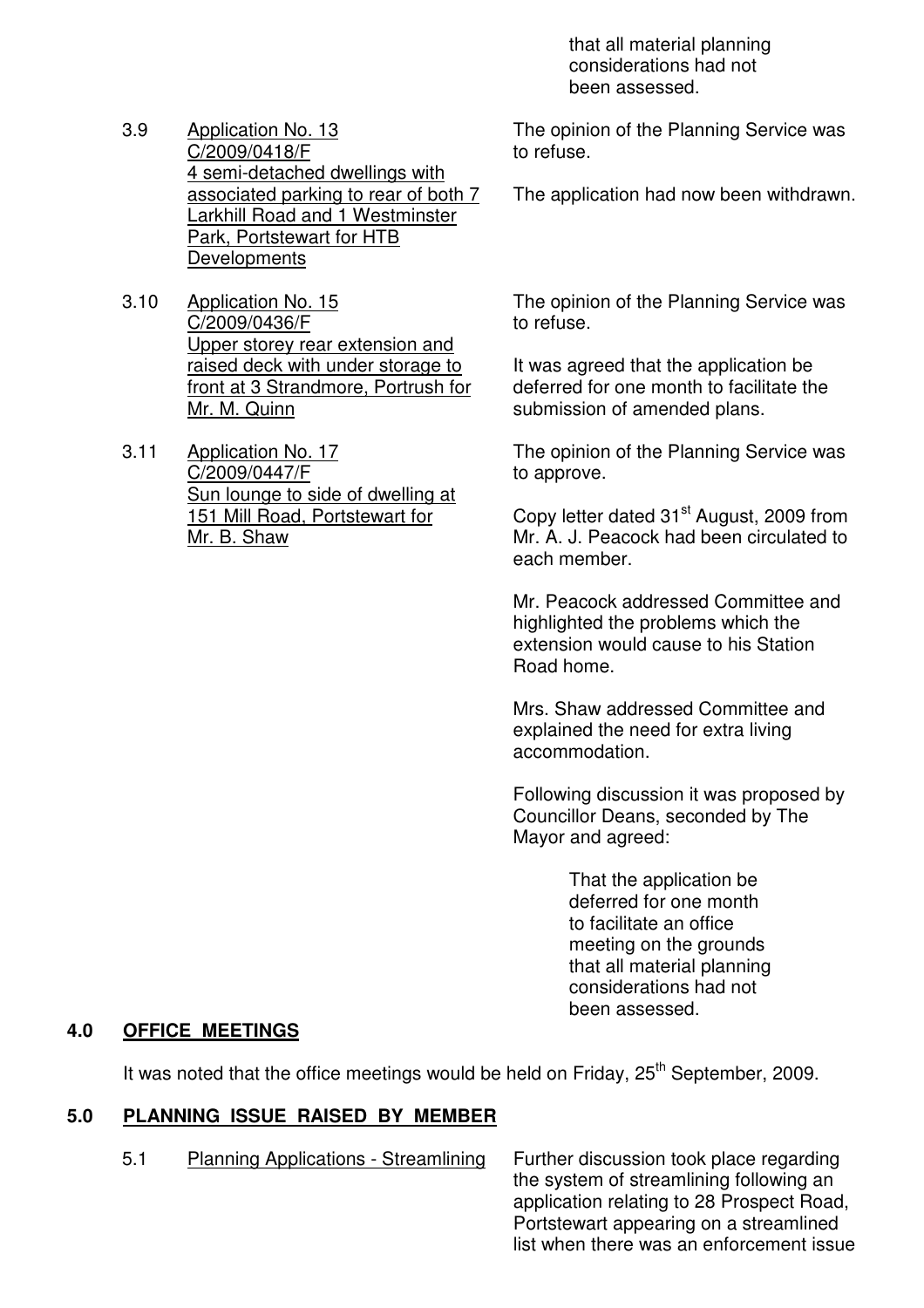under investigation.

Mr. Duffy explained that applications were placed on a streamlined list when they were received but could be removed at any time during the planning process.

Some members voiced concern regarding the current system in operation.

It was noted that streamlining would be placed on the agenda for the meeting of the Planning Working Group on 30<sup>th</sup> September, 2009 to facilitate further discussion.

# **6.0 REFORM OF THE PLANNING SYSTEM IN NORTHERN IRELAND**

 The Administrative Officer advised members that Mr. Peter Fleming would be in attendance at the Council Meeting to be held on 22<sup>nd</sup> September, 2009 when further consideration would be given to the Draft Response prepared by Fleming Mounstephen Planning (previously supplied).

# **7.0 PLANNING APPEALS INFORMATION**

 The Administrative Officer's Report on Planning Appeals had been previously circulated to each member detailing the following:

 7.1 Application C/2007/0883/F – Retention of timber shed for storage of various equipment associated with horses kept on the site at Dundooan Road, opposite Kiltinny Road junction, Coleraine for Mr. A. McCloy

 The Department had confirmed its reasons for refusal of the above application under the revised Sustainable Development in the Countryside Policy Statement 21. (Copy letter dated 25<sup>th</sup> August, 2009 from the Divisional Planning Office previously supplied).

 Following discussion it was proposed by the Mayor, seconded by Councillor Mrs. Fielding and agreed:

That Council support the refusal.

 7.2 Application C/2007/0257/F – Residential development comprising 47 no. apartments, associated car parking and communal and public open space at 20, 22 and 22a Portstewart Road, Coleraine for O'Kane & Devine Ltd.

 It was noted that the appeal for the above application would be heard by the Informal Hearing procedure and was scheduled for hearing at 11.00 a.m. on 18<sup>th</sup> November, 2009 at Coleraine Town Hall. (Copy letter dated 2<sup>nd</sup> September, 2009 from the Planning Appeals Commission previously supplied).

# **8.0 NILGA PLANNING REFORM CONSULTATION EVENT - INTERIM REPORT**

 The above Interim Report was circulated to each member following the consultation event held in Craigavon Civic Centre on Wednesday, 26<sup>th</sup> August,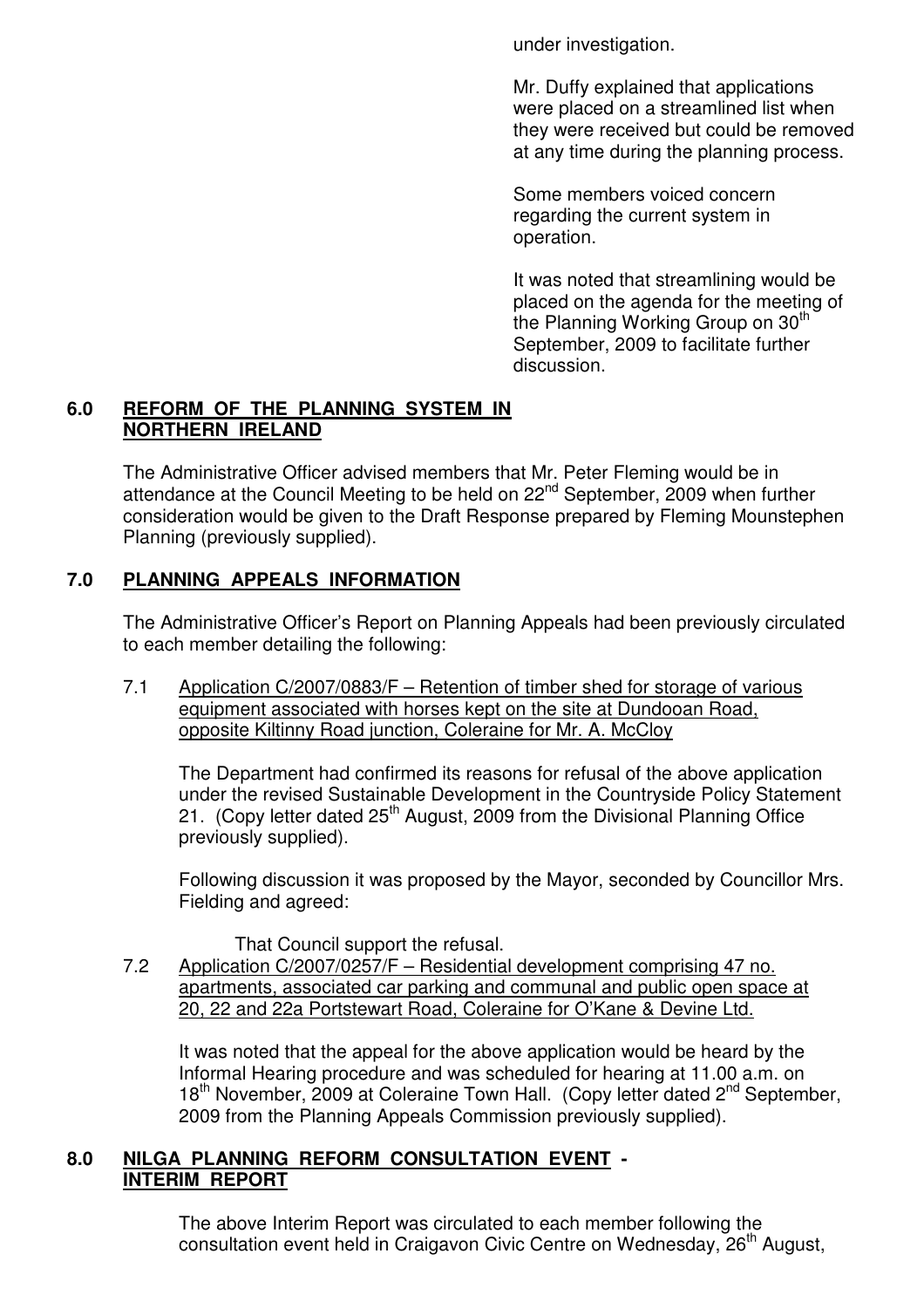2009. NILGA sought the support of Council in this matter.

It was agreed:

 That Council consider the Interim Report at the September Council Meeting.

# **9.0 PLANNING WORKING GROUP**

 The Administrative Officer would arrange another date for the Planning Working Group meeting, scheduled for  $30<sup>th</sup>$  September, 2009, due to holiday commitments.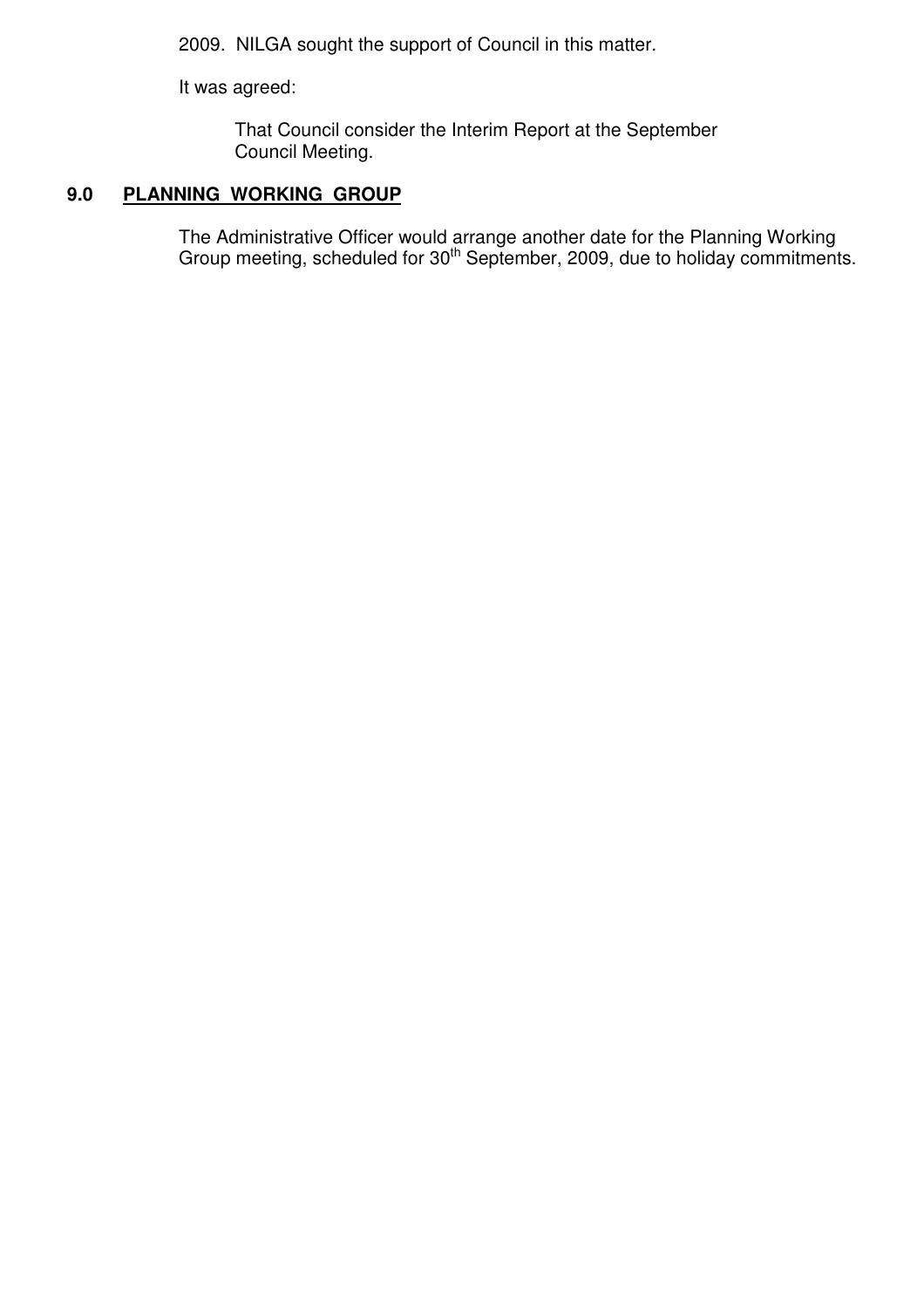# **POLICY AND DEVELOPMENT COMMITTEE**

# **15th September, 2009.**

| <b>Present:</b>                          | Councillor D. D. Barbour, in the Chair                                                                                                                                                                                                                                                                                              |                                                                                                                       |  |
|------------------------------------------|-------------------------------------------------------------------------------------------------------------------------------------------------------------------------------------------------------------------------------------------------------------------------------------------------------------------------------------|-----------------------------------------------------------------------------------------------------------------------|--|
|                                          | The Mayor, Councillor S. Gilkinson                                                                                                                                                                                                                                                                                                  |                                                                                                                       |  |
|                                          | The Deputy Mayor, Councillor W. A. King                                                                                                                                                                                                                                                                                             |                                                                                                                       |  |
|                                          | <b>Aldermen</b>                                                                                                                                                                                                                                                                                                                     |                                                                                                                       |  |
|                                          | W. T. Creelman<br>M. T. Hickey (Mrs.)                                                                                                                                                                                                                                                                                               | D. McClarty<br>W. J. McClure                                                                                          |  |
|                                          | <b>Councillors</b>                                                                                                                                                                                                                                                                                                                  |                                                                                                                       |  |
|                                          | C. S. Alexander (Ms.)<br>J. M. Bradley<br>O. M. Church (Mrs.)<br>A. S. Cole<br>J. J. Dallat<br>(Items $1.3 - 8.4$ )<br>T. J. Deans                                                                                                                                                                                                  | <b>B.</b> Fitzpatrick<br>N. F. Hillis<br><b>B.</b> Leonard<br>R. A. McPherson<br>A. McQuillan<br>(Items $1.7 - 8.4$ ) |  |
| <b>Officers in</b><br><b>Attendance:</b> | Town Clerk and Chief Executive, (Items $1.0 - 8.4$ ), Director of<br>Corporate Services, Head of Development Services (Items<br>1.0 -8.4), Head of Performance, Policy and Governance<br>(Items $1.0 - 8.4$ ), Museums Officer (Items $1.0 - 1.4$ ),<br>Administrative Officer (Items $1.0 - 8.4$ ) and Administrative<br>Assistant |                                                                                                                       |  |
| <b>Apologies:</b>                        | Alderman Mrs. Black and Cllr. Mrs. Fielding                                                                                                                                                                                                                                                                                         |                                                                                                                       |  |

# **1.0 CORPORATE SERVICES' REPORT**

The Report of the Director of Corporate Services was considered (previously supplied).

Matters arising:

#### **1.1 Local Government Finance Bill Consultation**

Consideration was given to this document and the draft response prepared by the Director of Corporate Services.

#### **Recommended:**

That Council endorse the draft response.

#### **1.2 Application for Loan Sanctions**

The Director of Corporate Services presented a request for approval of loan sanctions, as set out in the report. During a period of discussion, Mr. Bell confirmed that loans would only be raised for the amount of money necessary for each development.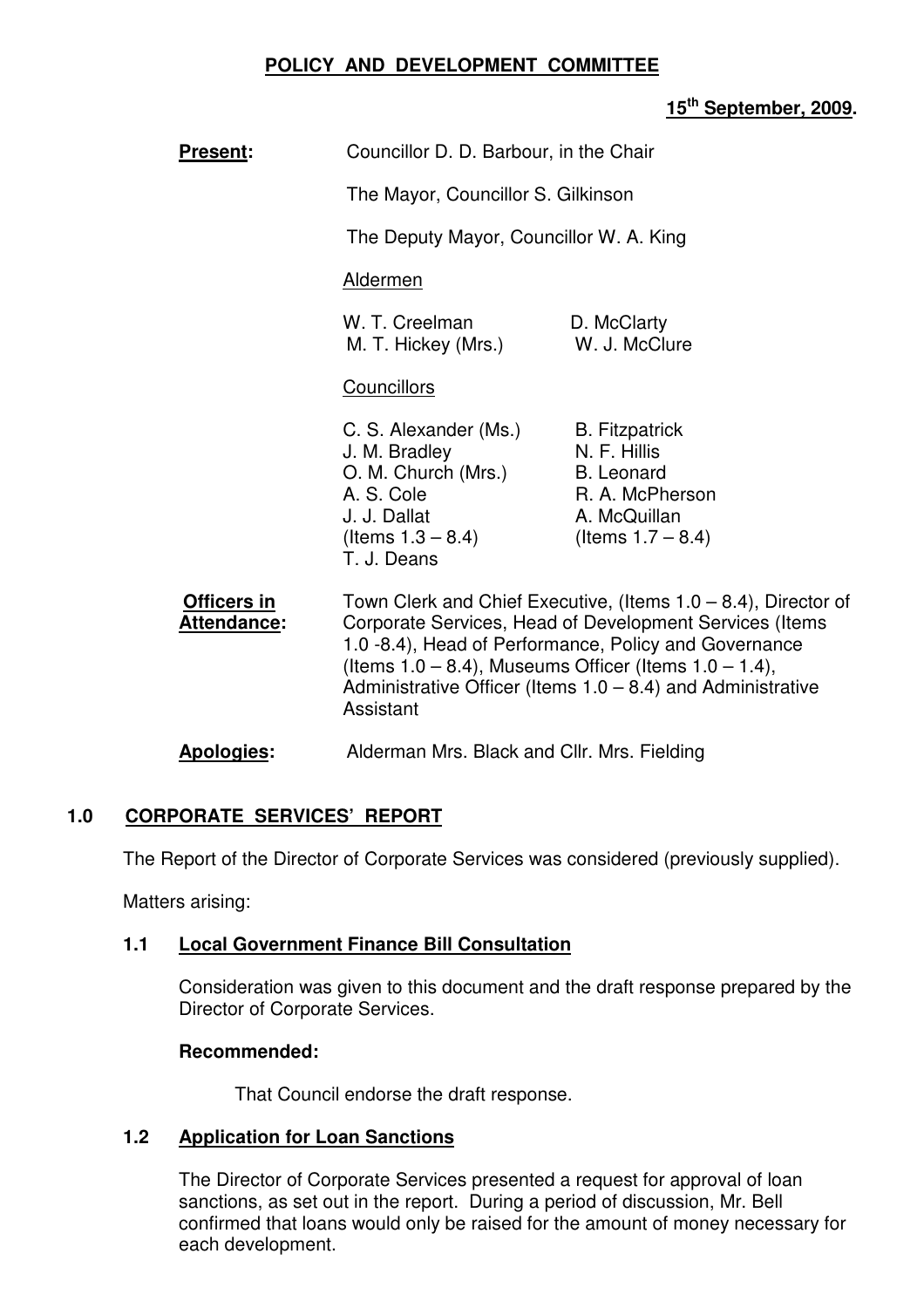#### **Recommended:**

 On the proposal of Councillor McPherson and seconded by Councillor Bradley, that the following loan sanctions be approved:

| $\sf(1)$ | <b>Garvagh Sports Hall</b>              | £1,830,000 |
|----------|-----------------------------------------|------------|
| (ii)     | <b>Coleraine West Community Centre</b>  | £1,930,000 |
| (iii)    | Dunluce Centre (new attraction)         | £150,000   |
| (iv)     | <b>Caravan Parks Refurbishment</b>      | £400,000   |
| (V)      | <b>Parks Storage Shed</b>               | £150,000   |
| (vi)     | <b>East Strand Environmental Scheme</b> | £275,000   |
|          | (vii) New/Replacement Vehicles          | £650,000   |

# **1.3 Refinancing of Council Loans**

 Consideration was given to a letter from NILGA seeking Council's support to lobby the Department on this issue.

 During the ensuing discussion, the Director of Corporate Services answered members' various queries and advised that, if successful, Council could save up to £160,000 through refinancing of loans.

# **Recommended:**

That Council support NILGA's proposal to lobby for funds in respect of refinancing Council loans.

#### **1.4 Coleraine Museum Collections Access Officer**

Consideration was given to information on this topic, as contained in the report. In response to a member's query, the Director of Corporate Services confirmed that, as the current holder had been in place for five years on a fixed term contract, it would not be necessary to undertake a recruitment process for this post.

#### **Recommended:**

That Council make permanent the post of Coleraine Museum Collections Access Officer.

# **1.5 Town Clerk & Chief Executive – Probationary Period**

This information would be considered 'In Committee' at the end of the meeting.

#### **1.6 For Information**

Members noted information on the following topics, as contained in the report:

- Abstract of Accounts 2008/09 members commended the work of staff involved in producing the accounts.
- Period 4 (July 2009) Budget Report.
- Accounts for July and August 2009.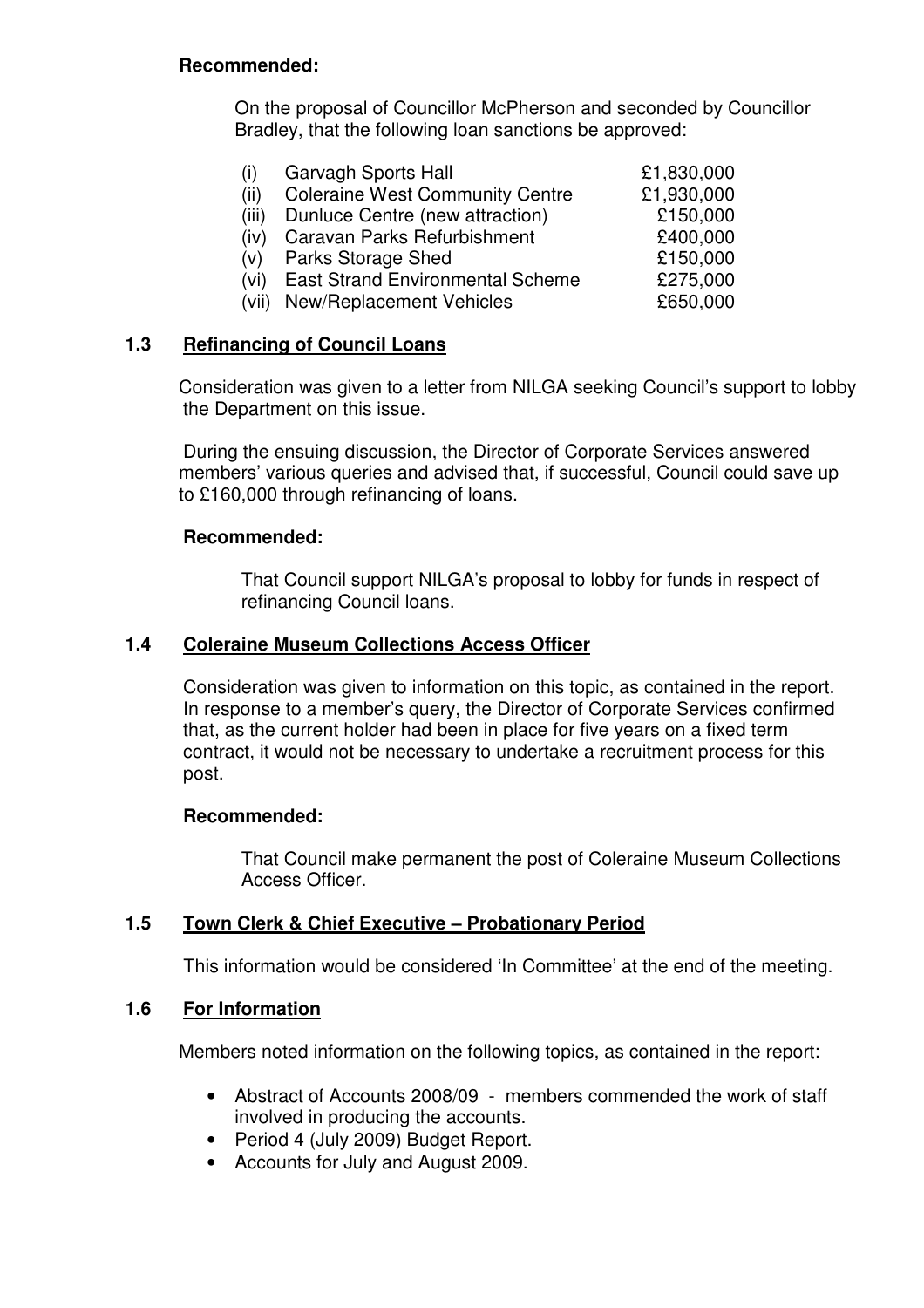# **1.7 Appointments**

The following appointments had been made in accordance with the Local Government Staff Commission's Code of Procedures on Recruitment and Selection.

Leisure Services Department

Admin Assistant J/S: Attracta Walsh

Technical Services Department

Refuse Lorry Driver: Michael Wallace Labourer: Robert Nichol

Refuse Collector (4): Sean Kerrigan; Stuarty Foote; David Cameron; and Graeme Sherlock LGV Driver: Michael Diamond Civic Amenities: Michael Stockman

Environmental Health Department

Environmental Health Officer: Seamus McBride

# **2.0 DEVELOPMENT SERVICES' REPORT**

The Report of the Head of Development Services was considered (previously supplied).

Matters arising:

# **2.1 Consultation Paper on a Volunteering Strategy for Northern Ireland – 'Join in, Get Involved: Build a Better Future'**

Consideration was given to the draft response to this consultation paper.

#### **Recommended:**

That Council approve the draft response paper on volunteering strategy.

# **2.2 Representation on the Neighbourhood Renewal Partnership Board**

Consideration was given to information on this topic, as contained in the report.

#### **Recommended:**

 That the following members represent Council on the Neighbourhood renewal Partnership and Area Based Partnerships.

 Churchlands Area Based Working Group: Alderman McClure, Councillors Barbour and McLaughlin.

 Ballysally Area Based Working Group: Alderman Creelman, Councillors Bradley and McPherson.

Neighbourhood Renewal Partnership: The Mayor.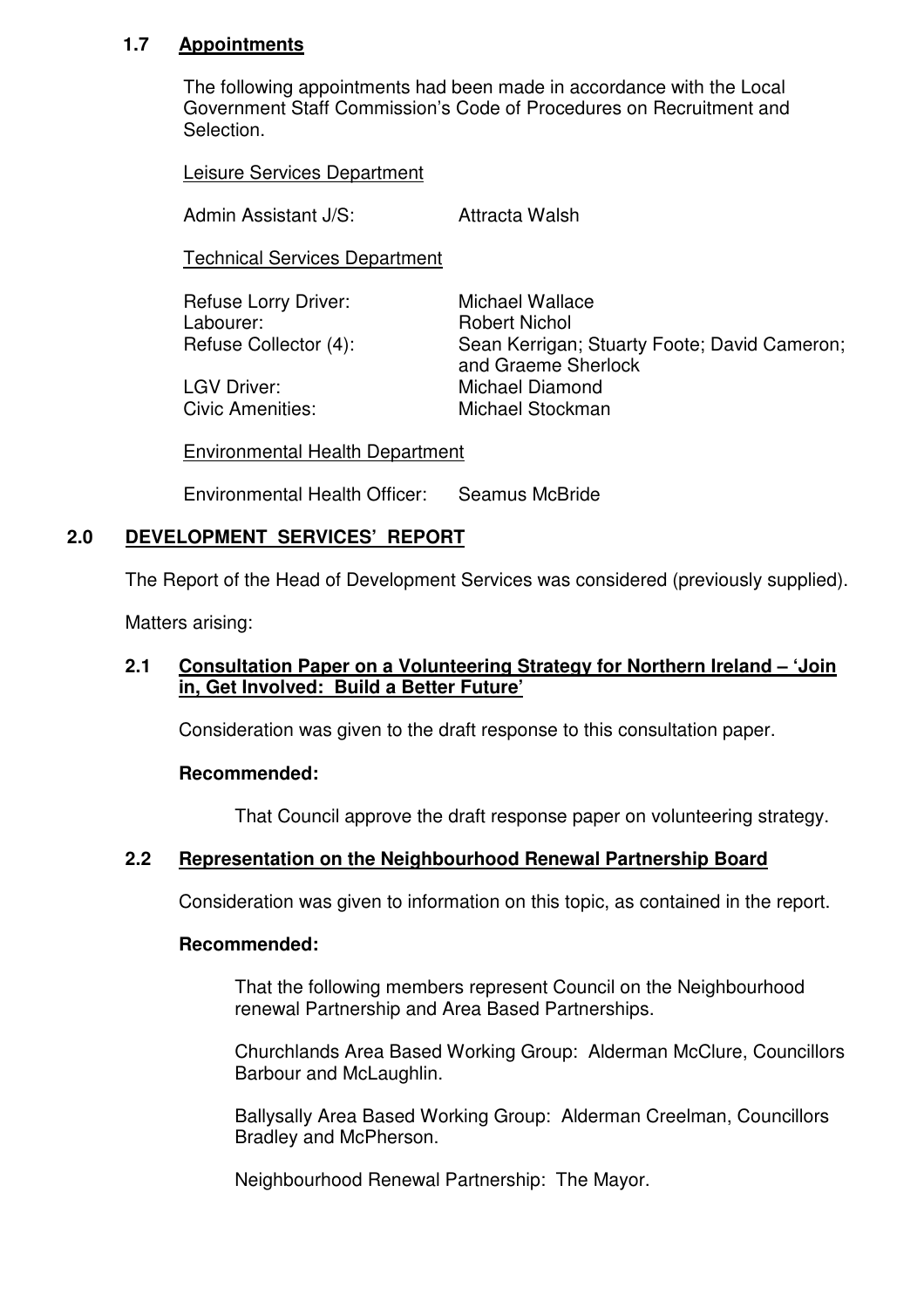In response to a member's concerns, the Head of Development Services agreed that an initial six-month review would be brought before Committee.

#### **2.3 Consultation Paper on Social Economy Enterprise Strategy 2009-2011**

Consideration was given to the draft response to this consultation paper.

#### **Recommended:**

Approval of draft response paper on Social Economy Enterprise Strategy.

#### **2.4 DARD Rural Development Programme – Contract**

 Consideration was given to information on the DARD Rural Development Programme contract, as contained in the report.

#### **Recommended:**

On the proposal of Councillor King and seconded by Councillor Deans:

- (a) that Ballymena Borough Council acts as Administrative Council for the North East Cluster Rural Development Programme.
- (b) that Council agrees to sign Annex 1 Agreement between Councils forming a Joint Committee.

#### **2.5 Request to Erect Plaque – Railway Road, Coleraine**

Consideration was given to a request for the erection of a memorial plaque in Railway Road, as detailed in the report.

#### **Recommended:**

 On the proposal of Alderman McClarty and seconded by Councillor Fitzpatrick, that a cross party working group be established to consider this request.

#### **Further recommended:**

On the proposal of Alderman McClarty and seconded by Alderman Mrs. Hickey, that a report on the composition of the group be brought to a future meeting of Council.

#### **3.0 LAND AND PROPERTY REPORT**

This item would be considered 'In Committee' at the end of the meeting.

#### **4.0 MILITARY 'RETURN HOME' EVENT**

Consideration was given to the report of the Head of Performance, Policy and Governance on the Military 'Return Home' Event on 20<sup>th</sup> September, 2009 (previously supplied).

Members noted that the event would end at 1.30 pm and were asked to confirm their attendance with the Administrative Officer.